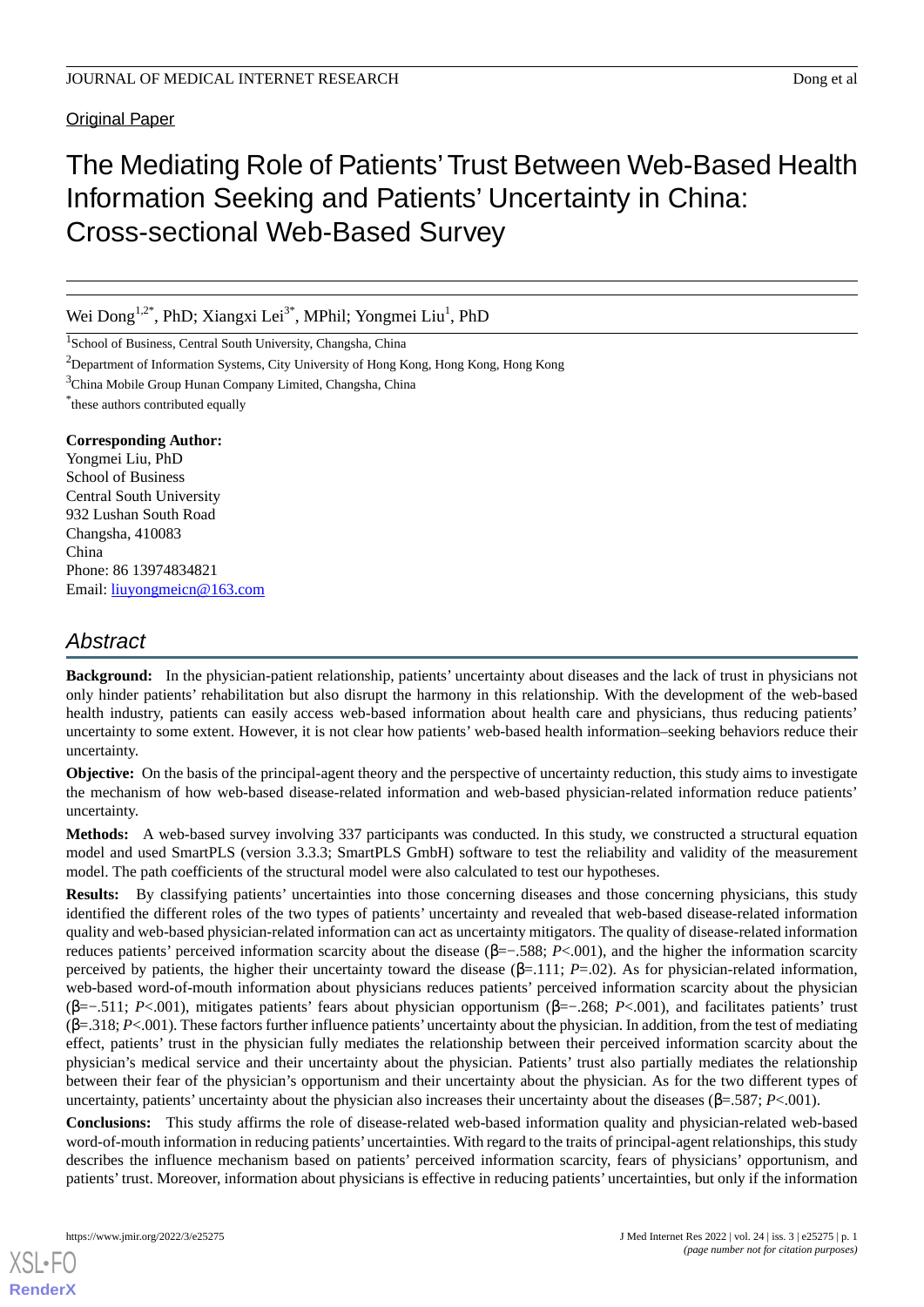enhances patients' trust in their physicians. This research generates new insights into understanding the impact of web-based health information on patients' uncertainties.

*(J Med Internet Res 2022;24(3):e25275)* doi:  $10.2196/25275$ 

### **KEYWORDS**

patient trust; online health information quality; online word-of-mouth; patient uncertainty; principal-agent theory; physician-patient relationship

### *Introduction*

### **Background**

In a physician-patient relationship, it is always difficult for patients to evaluate medical services and their physicians because medical services are typical credence products [\[1](#page-19-0),[2\]](#page-19-1). Patients also lack the specialized knowledge to judge whether a physician's treatments would be helpful before the treatments begin. Therefore, as principals, in this typical principal-agent relationship, patients face many uncertainties.

Previous research has explored how to achieve better treatment outcomes by reducing patients' uncertainty [[3-](#page-19-2)[6](#page-19-3)]. The uncertainty in this principal-agent relationship is caused by information problems [\[7\]](#page-19-4), such as hiding information and hiding behaviors; therefore, to reduce patients' uncertainties, it is important to provide patients with more information. With the rapid development of patient-centered care [\[8](#page-19-5)], the physician-patient relationship is gradually changing from the traditional physician-led model to a new type of patient-centered diagnosis and treatment, with increasing emphasis on the role of patients [[9\]](#page-19-6). The role of patients is changing from passive information recipients to active participants in medical decision-making [\[10\]](#page-19-7). The development of the eHealth industry has led to an increase in the number of patients who become electronic patients, namely, e-patients [[9\]](#page-19-6). The channels for e-patients to obtain information about diseases and physicians have expanded, and this information can enhance patient-centered care [[8\]](#page-19-5). For example, in a survey by Wong and Cheung [[11\]](#page-19-8), 97.32% (1162/1194) of the respondents used the internet, of which 87.44% (1016/1162) had used the internet to find health information. In a survey by Hedges and Couey [[12\]](#page-19-9), 90% of patients used web-based reviews to evaluate their physicians. By actively acquiring information about diseases and physicians through electronic information technology, e-patients can enhance their understanding of their medical condition and have a sense of control over their health, while reducing their uncertainties about the consultation processes and the physicians.

Although web-based information can reduce patients' uncertainty to some extent, information overload can pose a major challenge [[13\]](#page-19-10), leading to confusion in e-patients. Incorrect information does not effectively reduce patients' uncertainty. Moreover, this information may undermine patients' trust and have a counterproductive effect [\[14](#page-19-11)]. Therefore, it is important to understand how patients' web-based information consumption reduces their uncertainty, so that information providers can improve the design of information to better help patients. With this as the objective, this study intends to answer the following research questions: how do patients' web-based

[XSL](http://www.w3.org/Style/XSL)•FO **[RenderX](http://www.renderx.com/)** information-seeking behaviors reduce their uncertainties about diseases and physicians? In addition, how does web-based information, such as information related to diseases and physicians, alleviate problems in this principal-agent relationship and then reduce patients' uncertainty?

To address these research questions, based on the framework of *uncertainty mitigator–uncertainty antecedent–uncertainty*, this study explores how web-based health information mitigates patients' uncertainty. The contributions of this study are as follows. First, based on the principal-agent theory and the uncertainty reduction theory (URT), this study explores the mechanism of how patients' web-based health behaviors can reduce their uncertainty. Second, following the classification of consumers'uncertainty about products and sellers by Dimoka et al [\[15](#page-19-12)], this study also distinguishes between patients' uncertainty about diseases and physicians; the influence chain is also investigated. Finally, this study emphasizes the significant role of trust. Additional information can help reduce patients' uncertainty, but only if it can enhance patients' trust in their physicians.

#### **Principal-Agent Theory**

Originating from the field of enterprise management, the principal-agent theory describes the relationship in which one entity (the principal) delegates work to another entity (the agent) who performs the work under a mutually agreed contract [[16\]](#page-19-13). The relationship between enterprise owners and professional managers is a typical principal-agent relationship. This relationship applies to all transactional relationships in socioeconomic systems where opportunism, information asymmetry, and limited rationality exist. Owing to the separation of ownership and management rights of enterprises, the goals of principals and agents are inconsistent, which will lead to adverse selection before the contract [[17\]](#page-19-14) and the moral hazard of hidden behaviors after the contract [[18\]](#page-19-15).

The physician-patient relationship is also a typical principal-agent relationship in which the physician acts as an agent to provide medical services to the patient (the client) under a contract [[19,](#page-19-16)[20](#page-19-17)]. Patients, as principals, receive diagnoses of the disease, treatment plans, and medical care services from the agents (ie, physicians). Physicians and patients have inconsistent goals and asymmetrical information. Compared with physicians, patients are always at a disadvantage in information about diseases and physicians' medical services. Patients want to receive superior medical services at a low cost to improve their health, whereas physicians want to provide medical services at a higher fee and lower cost (to themselves) to increase their income and reputation.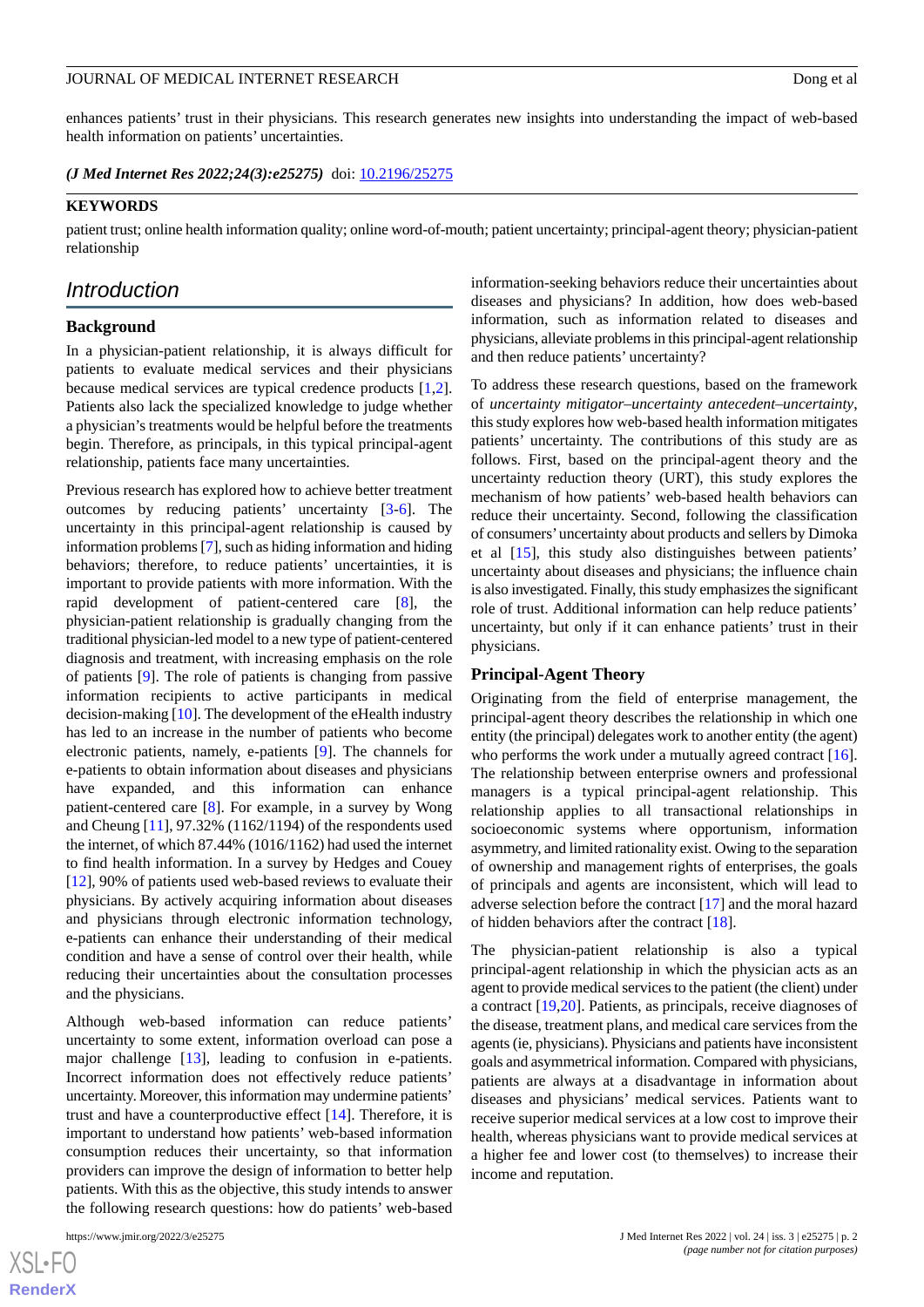### **Perceived Information Scarcity**

Owing to the principal-agent relationship and the specialization of medical services, there is natural information asymmetry between physicians and patients [[21\]](#page-20-0). Compared with physicians, patients have limited information about diseases and physicians, leading to patients' perception of information scarcity. Previous literature defined scarcity as the limitation or unavailability of objects (eg, commodity) [[22](#page-20-1)]. In the research of Wells et al [\[23](#page-20-2)], an individual's degree of prepurchase information scarcity related to the product of interest is operationalized as whether a consumer had any prior information or experience with products offered on web-based shopping websites. Compared with physicians, patients lack professional medical education process and clinical experience; therefore, patients will be aware of the information scarcity regarding diseases and the physician's medical service. In this study, patients' perceived scarcity of information about diseases is defined as patients' perception of their limited information related to diseases, whereas perceived scarcity of information about the physician's medical service information is defined as patients' perception of their limited information related to the physician's medical service.

In the web-based environment, the emergence of information systems can help alleviate the principal–agent problem to some extent. For example, the website and product information can reduce customers'information scarcity about products, thereby reducing customers' worries about the platform's opportunism and their purchase uncertainty [\[24](#page-20-3)]; the implementation of information systems within organizations, such as hospitals, was also found to be an effective means of improving information transparency [\[25](#page-20-4)]. Similarly, the disease-related and physician-related information obtained by patients through web-based searches can respectively help patients understand diseases and their physicians better. Web-based disease-related and physician-related information can reduce patients'perceived scarcity of information about diseases and their physicians.

However, the information quality is unevenly distributed in the problem of information asymmetry [\[24](#page-20-3)], but existing studies failed to take into account the impact of the information quality of search behavior, especially because web-based health information lacks accuracy and credibility [\[26](#page-20-5)]. Information quality is always measured by the perceived information quality, which represents information receivers' subjective perception about four dimensions of information quality, namely, relevance, adequacy, usefulness, and understandability of the information [[27\]](#page-20-6). Higher-quality information can lead to better descriptions about the targets, and it is more useful than lower-quality information [\[28](#page-20-7)]. With a higher quality of diseases information in the web-based environment, patients will perceive the information as more relevant, adequate, and useful, thereby increasing their information about the diseases. As a result, the higher the quality of disease-related information sought by patients, the lower the perceived scarcity of information about the disease, leading to the following hypothesis: web-based health information quality reduces patients' perceived scarcity of information regarding diseases (H1).

 $XS$  • FC **[RenderX](http://www.renderx.com/)** In addition to disease-related information, web-based health information provides patients with physician-related information, such as web-based word-of-mouth information about physicians, which represents other patients' visiting experiences. In traditional offline hospitals, patients had very limited access to physicians'medical service information, which was often confined to the small reach of word-of-mouth communication, making it difficult to obtain a large amount of word-of-mouth physician information. Web-based word-of-mouth information can effectively reduce asymmetries of products information [\[29](#page-20-8),[30\]](#page-20-9). Web-based word-of-mouth information can inform later customers about the details of the products or the service [[28,](#page-20-7)[31\]](#page-20-10). Similarly, physicians'web-based ratings are also found to reflect their quality perceived by offline patients [[32\]](#page-20-11). Web-based word-of-mouth information about physicians obtained by patients before their visit helps patients to know the physicians better, such as the physicians' manner, treatments, and knowledge. Therefore, web-based word-of-mouth information can reduce patients' perceived scarcity of information about their physician's medical services, leading to our second hypothesis: patients'perceived web-based word-of-mouth information about physicians reduces patients' perceived scarcity of information regarding the physicians' medical services (H2).

### **Fear of Physicians' Opportunistic Behaviors**

In the principal-agent relationship, both parties expect to maximize their own interests [[16\]](#page-19-13). The agents will work to increase their benefits, but some of their behaviors may even increase principals' costs, leading to agents' opportunistic behaviors [\[33](#page-20-12)]. As principals, patients are concerned about whether the physicians have opportunistic behaviors because patients cannot accurately evaluate physicians' behaviors, especially in China. Owing to the imperfections of the medical systems in China, opportunistic behaviors of medical service providers have caused widespread concerns [\[34](#page-20-13),[35\]](#page-20-14), such as whether physicians receive kickbacks, prescribe high-priced drugs [[36\]](#page-20-15), or ask patients to do excessive or unnecessary examinations or treatments [\[36](#page-20-15)], all of which are beneficial to physicians' own interests but harm patients' interests [[37\]](#page-20-16). Opportunistic behaviors are also harmful to the physician-patient relationship because these behaviors reduce patients' trust in physicians [[38\]](#page-20-17).

Patients can not only obtain health information such as diagnoses and treatments through eHealth data but also browse web-based reviews about physicians. Compared with offline word-of-mouth information, web-based word-of-mouth information has a greater impact on consumers' behaviors because of its extensive sources, large coverage, and convenient dissemination [[39\]](#page-20-18). Positive web-based word-of-mouth information can effectively reduce principals' concerns about agents' opportunistic behaviors [[24](#page-20-3),[40\]](#page-20-19). Web-based word-of-mouth information about physicians helps improve the transparency of medical services and enhance patients' confidence in medical decisions [[41\]](#page-20-20). It also reflects the experiences of other patients with similar diseases [[42](#page-20-21)]. With more web-based word-of-mouth information about the physicians, patients can evaluate the likelihood of the physicians' opportunistic behaviors, and then they can choose physicians who are less likely to engage in those opportunistic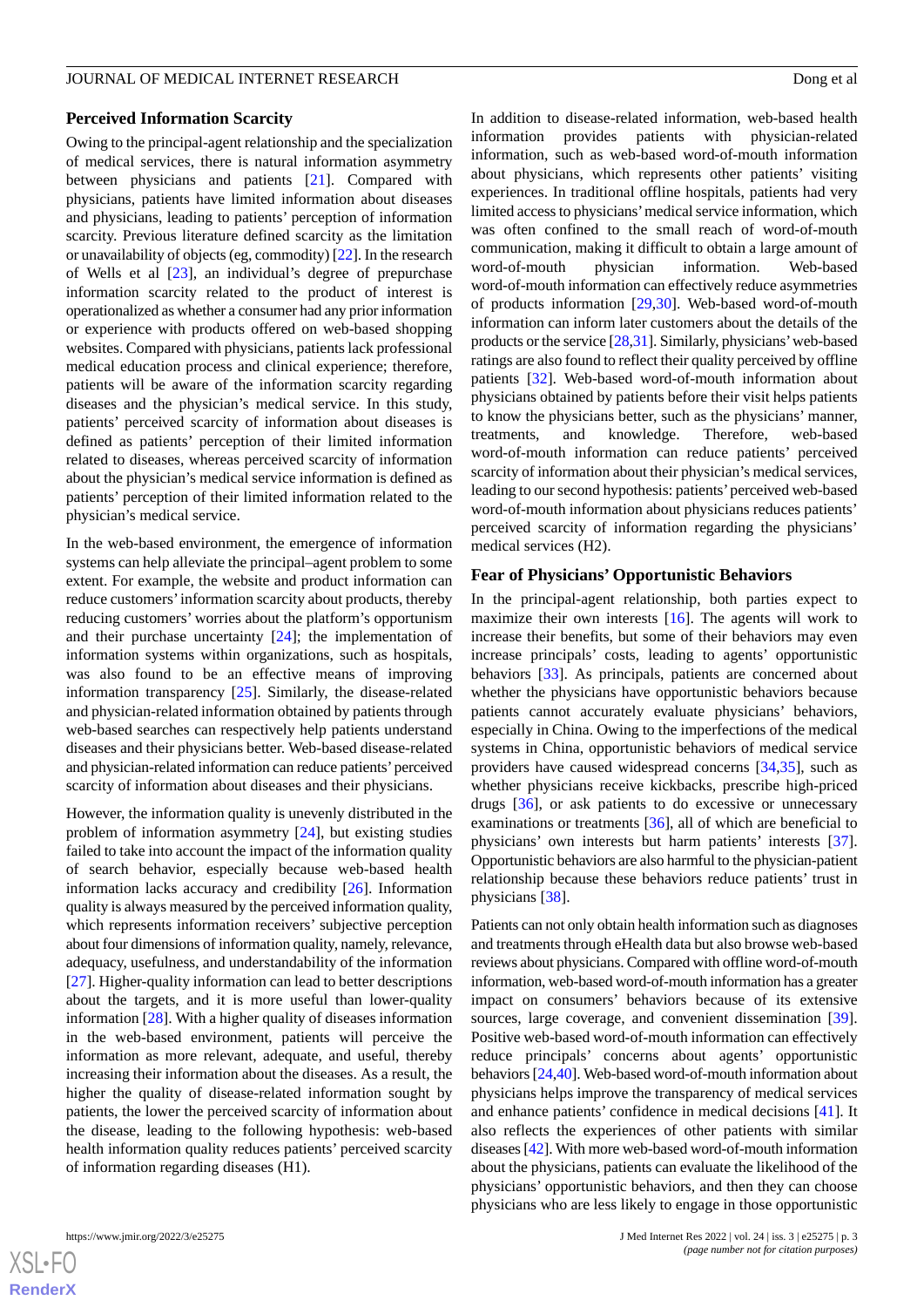behaviors. Therefore, positive web-based word-of-mouth information helps reduce patients' concerns about physicians' opportunism. Physicians' opportunism, in this study, is defined as the behaviors of physicians who do not provide good services but charge high prices, conduct excessive and unnecessary examinations, and receive rebates to prescribe high-priced drugs [[36\]](#page-20-15). With better web-based word-of-mouth information about physicians, patients will be less apprehensive of the physicians' opportunistic behaviors, leading to the following hypothesis: patients'perceived web-based word-of-mouth information about a physician reduces patients'fear of the physician's opportunism (H3).

### **Trust**

In the principal-agent relationship, trust is the most valuable aspect [[43\]](#page-20-22), because if the relationship occurs under ideal conditions, there is no need for trust [\[44](#page-20-23),[45\]](#page-20-24). Trust is the expectation that an individual or a group will make an effort of good faith to behave following commitments (both explicit and implicit), to be honest, and not to take excessive advantage of others, even when the opportunity exists [\[46](#page-20-25)]. Owing to the scarcity of patients' information about clinical diagnoses and treatments, the asymmetry of physicians' medical service information between patients and physicians makes it difficult for patients to determine whether the physicians are trustworthy [[24\]](#page-20-3); therefore, in the physician-patient relationship, the information scarcity of physicians' medical services impedes patients' trust in the physicians, leading to hypothesis 4: patients' perceived information scarcity about physicians' medical service information reduces patients'trust in physicians (H4).

In the principal-agent relationship, as agents, patients' fear of physicians' opportunistic behaviors also influences patients' trust in physicians. Existing research has confirmed that opportunistic behavior in web-based banking leads to low levels of trust of users in internet banking [[47\]](#page-20-26). In the e-commerce environment, fear of sellers' opportunism also harms buyers' trust [\[33](#page-20-12)]. In the physician-patient relationship, opportunistic behaviors are also harmful because these behaviors reduce patients' trust in physicians [\[38\]](#page-20-17). Although physicians' behaviors are not always immoral, patients still worry about the possibility of physicians' opportunistic behaviors because the principal-agent relationship is favorable for physicians to act immoral behaviors. This worry will be enhanced if the possibility of the physicians' opportunism is high. Physicians' opportunistic behavior benefits their own interests but harms the interests of patients, which also impedes patients' trust in them. Patients cannot monitor physicians' behaviors, and they worry that their physicians will act opportunistic behaviors; thus, the fear of physicians'opportunism reduces patients'trust, leading to hypothesis 5: the fear of physicians' opportunism reduces patients' trust in physicians (H5).

Web-based word-of-mouth information is an important factor affecting potential customers'purchase intentions and behaviors [[48,](#page-21-0)[49\]](#page-21-1), because web-based word-of-mouth information reflects previous consumers' evaluation of the products. In medical situations, some studies have also explored the impact of web-based physician reviews on patients' decision-making

behavior. For example, higher web-based ratings of physicians increase patients' intention to consult them [[50\]](#page-21-2). Web-based word-of-mouth information about physicians also increases physicians' offline visits [\[51](#page-21-3)]. Acting as the previous patients' evaluation cue, physicians' web-based word-of-mouth information serves as an important reference for the selection of physicians by patients. The better the patients perceive web-based word-of-mouth information about the physicians, the more favorable it is for the patients to trust in the physicians, leading to the following hypothesis: patients' perceived web-based word-of-mouth information about physicians increases patients' trust in the physicians (H6).

#### **URT Overview**

In the principal-agent relationship, uncertainty arises because the principal cannot fully monitor the agent's behavior, resulting in adverse selection  $[17]$  $[17]$  and the moral hazard of hidden behaviors [[18\]](#page-19-15). It is important to understand how to reduce uncertainty in this relationship. For example, reducing uncertainty can increase consumers'purchase intention and lead to an actual purchase [\[24\]](#page-20-3); reducing uncertainty can also increase users' trust in the web-based world so that they can effectively use a tool [[52\]](#page-21-4). Originating from the field of interpersonal communication, the URT posits that uncertainty occurs when people cannot predict the future behavior of others or when they do not meet their own expectations [\[52](#page-21-4),[53\]](#page-21-5). URT is widely used in fields such as organizational behavior and information systems, among others [[52\]](#page-21-4). For example, Srivastava and Chandra [\[52](#page-21-4)] considered 3 ways to reduce users' uncertainty to enhance their trust and use intention in the web-based world. The three ways include acquiring information passively through observation, acquiring information actively through third-party search, digital signatures, and third-party authentication, and acquiring information from interactions, such as direct interaction with the target object [\[52](#page-21-4)].

In the medical scenario, patients' uncertainties, that is, their inability to accurately predict the state of their disease because of a lack of information, exist in every aspect of their diagnoses and treatments. Uncertainties in the principal-agent relationship are caused by specific information problems (eg, hiding information and hiding behavior), and these problems can be alleviated by the use of information systems [[24\]](#page-20-3). In the physician-patient relationship discussed previously, the disclosure of information comes from the agent (eg, medical information provided by the physician), and it reduces only a few uncertainties of patients, but with the development of technology, medical and health information is no longer only in the hands of the medical providers (agents). The client can actively acquire medical and health information from a third party [\[20\]](#page-19-17), enabling patients to overcome the restrictions of time and space and actively obtain information about the causes of diseases, treatments, and reputations of physicians and hospitals through the internet. With the active information acquisition method [[52\]](#page-21-4) to reduce uncertainty, patients' web-based search behavior can help actively reduce uncertainty, but the influence mechanism of how web-based information acquired by patients reduces uncertainty is not yet clear.

```
XS\cdotFC
RenderX
```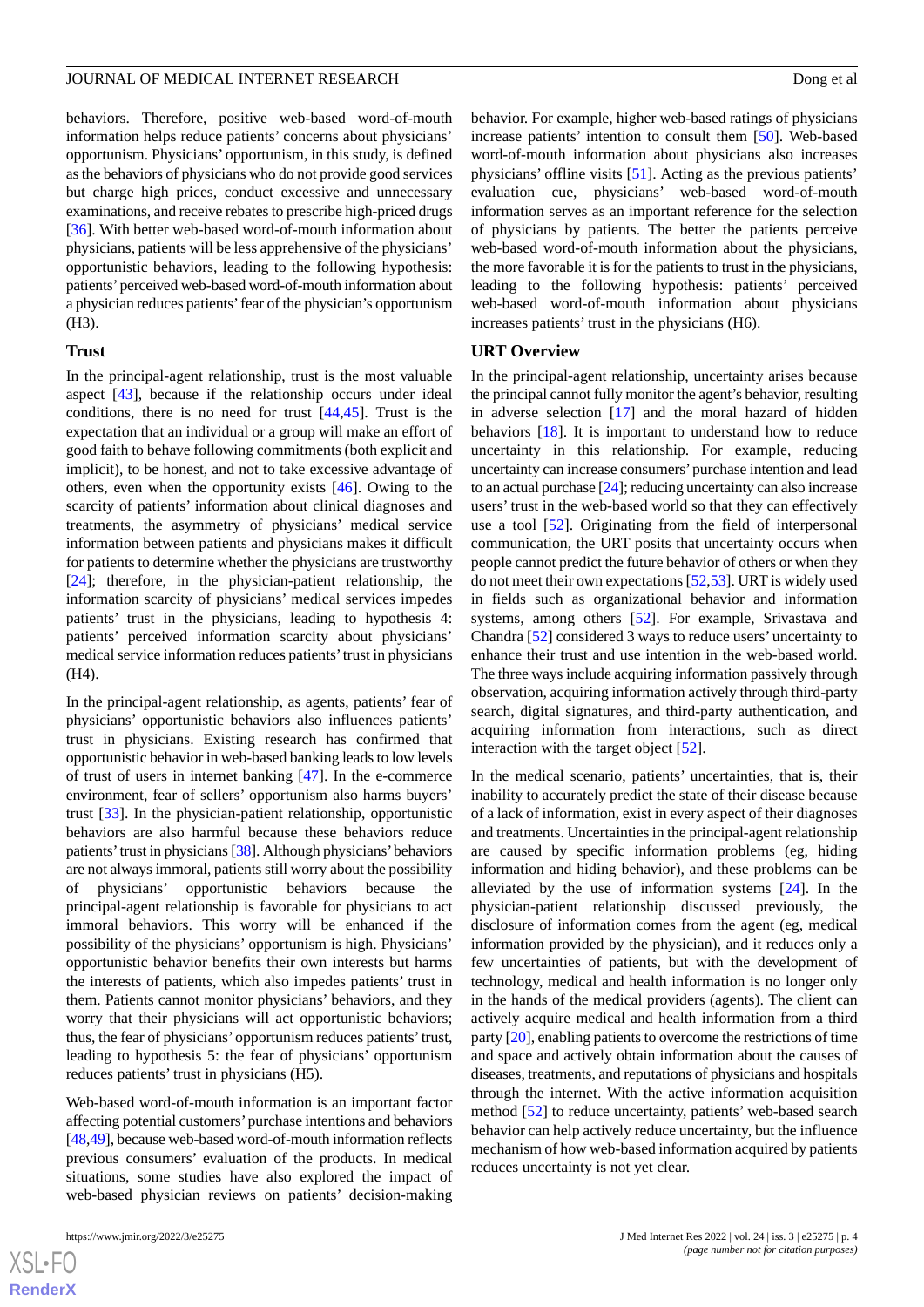### **Patients' Uncertainty**

Uncertainty in the medical context refers to a cognitive state in which the meaning of medical events cannot be determined [[3](#page-19-2)[,4](#page-19-18)]. Uncertainty, as a medical experience characterized by unpredictability, unfamiliarity, and ambiguity, is associated with poor medical outcomes and psychological states (eg, fear, stress, and loss of control) [\[43](#page-20-22)]. Existing research on uncertainties in the medical field has mainly focused on information uncertainty related to diseases, diagnoses, and treatments [[5\]](#page-19-19). Uncertainties regarding illness can be divided into the medical providers' uncertainty about diseases and the patients' uncertainty about diseases. Previous research has mainly focused on the physician's uncertainty of expressing disease-related information during patients'visits and its impact [[54\]](#page-21-6). The latter, that is, patients' uncertainty about diseases, is the focus of this study.

Patients' uncertainty means that the patients are unable to determine the meaning of disease-related events or accurately predict the outcomes of such events [\[5](#page-19-19),[6\]](#page-19-3). In the uncertainty in illness theory presented by Mishel [\[3](#page-19-2)], the antecedents (eg, symptom stimulus, patients' cognitive abilities, and physicians' information authorities), the appraisal process, the coping mechanism, and the adaptation outcomes of patients'uncertainty in diseases are concluded, and the scale of patient uncertainty about illness is developed. This theory is effective in guiding interventions to manage patients' uncertainty [[55\]](#page-21-7).

In web-based markets, as sellers cannot fully describe the product or predict the products'future performances, consumers' uncertainty about products and sellers should be distinguished, between which the former uncertainty is related to the description and performance of products, and the latter uncertainty is related to sellers' adverse selection and moral hazard [\[15](#page-19-12)]. The uncertainty about sellers also increases uncertainty about products, and the two types of uncertainties reduce price premiums [\[15](#page-19-12)]. Similarly, in the physician-patient relationship, as physicians cannot fully describe the diseases or predict the effectiveness of treatments, patients' uncertainty in the process may be not only about the diseases but also about the physicians. Owing to the traits of principal-agent relationship, patients, who are the inferior party because of the scarcity of information, tend to question the rationality of physicians'advised medical treatments. However, in the medical context, few researchers have focused on patients' uncertainty about physicians. Given this, considering the principal-agent relationship between physicians and patients, we follow the classification of customers' uncertainties about sellers and products by Dimoka et al [\[15](#page-19-12)] to distinguish between patients' uncertainty about diseases and patients' uncertainty about physicians. In this way, this study can contribute to research on patients' uncertainty.

In the principal-agent relationship, how much information principals have played a key role in their uncertainty [\[23](#page-20-2),[24\]](#page-20-3). The lower the availability of product information, the greater the consumers' uncertainty about the product quality [[23\]](#page-20-2); therefore, in our context, patients' perception of scarcity of disease information can increase patients' uncertainties about the diseases, and we hypothesize the following: patients'

 $XS$  $\cdot$ FC **[RenderX](http://www.renderx.com/)** perceived information scarcity about diseases increases patients' uncertainty about the diseases (H7).

Owing to information scarcity, it is difficult for patients to judge the quality of physicians' medical services. Less information about physicians' medical services leads to patients' stronger sense of uncertainty about physicians. According to research on the uncertainty of patients regarding disease [\[3](#page-19-2)], the causative factors include event familiarity. When patients have more knowledge about the physicians' medical services, it helps to reduce their uncertainty about the physicians'medical services, leading to the following hypothesis: patients' perceived information scarcity about physicians' medical services information increases patients'uncertainty about the physicians (H8).

Trust can overcome uncertainty, and trust is necessary only when the environment is uncertain [\[45](#page-20-24)]. When patients trust their physicians, they can predict their physicians' behaviors based on their belief in the physicians' integrity, benevolence, and competence under uncertain circumstances. They believe that their physicians are honest and have great capabilities. Therefore, this study believes that a patient's trust in a physician will help reduce the patient's uncertainty about the physician, leading to hypothesis 9: a patient's trust in a physician can mitigate the patient's uncertainty in that physician (H9).

Because of the internally inconsistent goals between physicians and patients, physicians'opportunistic behaviors are inevitable, such as physicians taking kickbacks to prescribe expensive drugs, unnecessary tests, and overtreatment. Patients often lack professional information to judge the rationality of physicians' treatment plans and examination procedures, which leads to a sense of uncertainty about the rationality of physicians' treatment behaviors. In China, concern about physicians' opportunistic behavior is an important factor that leads to patients' sense of uncertainty [[37](#page-20-16)[,56](#page-21-8)]. Possible opportunistic behavior of vendors' drug prescription also leads to more uncertainty for buyers [[45\]](#page-20-24), and thus we hypothesize the following: patients' fear of the physician's opportunism increases patients' uncertainty in the physician (H10).

Consumers' uncertainty about sellers is distinct from the uncertainty about products, between which the former uncertainty can increase the latter uncertainty [[15\]](#page-19-12). The process of patient consultation entails providing a series of examinations, diagnoses, and other services by the physician to identify the disease and determine other relevant treatments for the patient. If patients are uncertain about the rationality of the medical services provided by physicians and doubt the rationality of the physician's examination and treatment plans, it will be detrimental to patients' certainty about the disease; therefore, we hypothesize the following: patients' uncertainty about the physician increases patients' uncertainty about their diseases (H11).

In summary, based on existing literature, this study uses the principal-agent theory and the URT to develop a research model to explain the mechanism of how web-based information search by patients can reduce their uncertainties, as shown in [Figure](#page-5-0) [1.](#page-5-0) In the context of patients' active information acquisition, we hypothesize that two types of web-based health information (ie,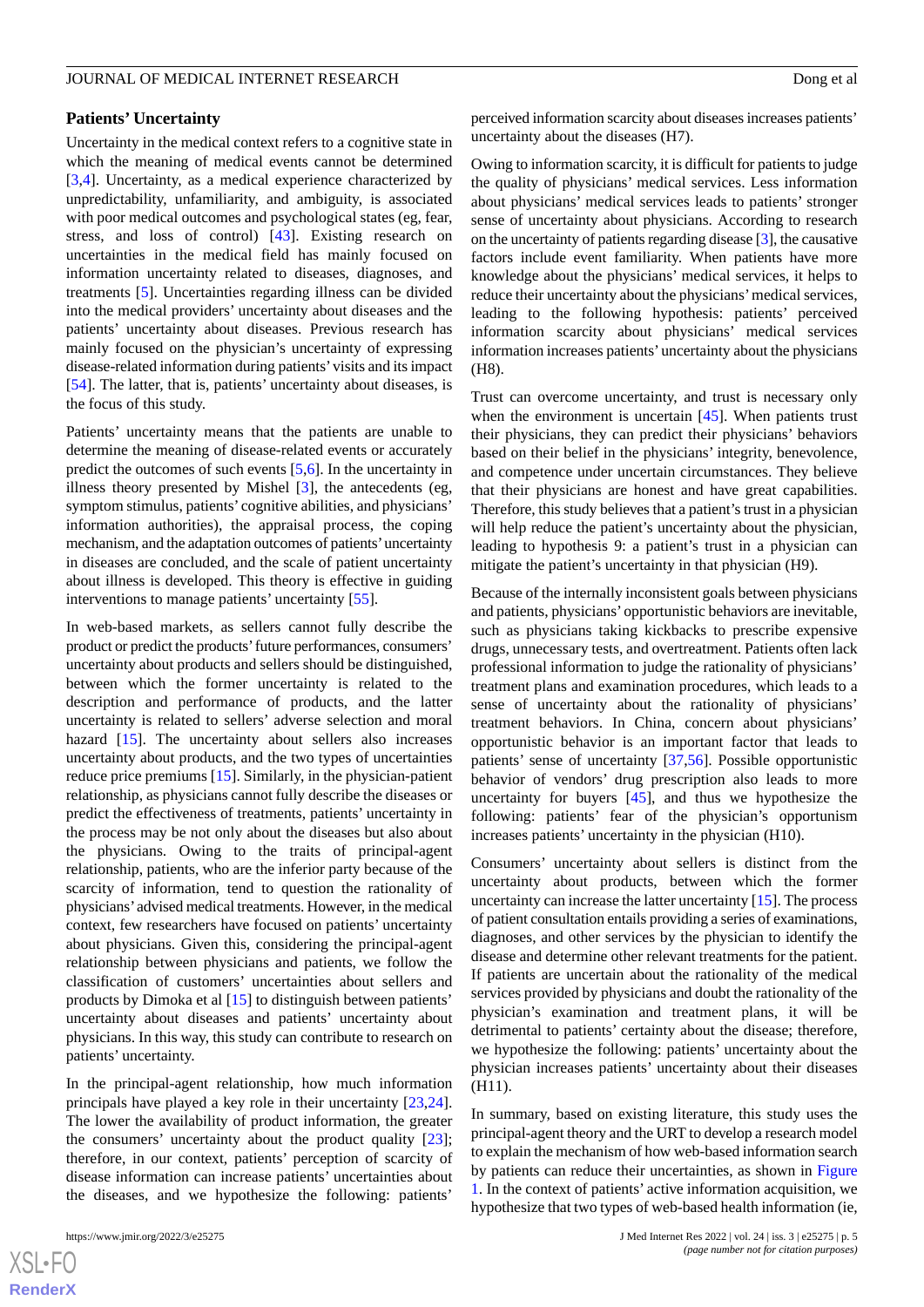web-based disease-related information quality and web-based physician-related information) as uncertainty mitigators to reduce patients' uncertainty. When identifying the antecedents of uncertainty and its consequences, we followed the descriptions by Pavlou et al [\[24](#page-20-3)] and Srivastava and Chandra [[52\]](#page-21-4) on the use of unique and specific variables related to customers' uncertainty. Principals' perception of information scarcity and principals' concern about agents' opportunistic

behaviors are the causes of the principals' uncertainty. Principals' trust in the agents acts as a mediator when the uncertainty antecedents reduce principals' uncertainty. Following the classification of customers' uncertainty about sellers and products by Dimoka et al [\[15](#page-19-12)], we classified patients' uncertainties into uncertainty about diseases and uncertainty about physicians. Our research model is depicted in [Figure 1](#page-5-0).

<span id="page-5-0"></span>



### *Methods*

### **Ethical Considerations**

An ethics review was not applicable for this study because the online survey measured the subjects' perceptions and did not influence their perceptions or attitudes.

### **Data Collection**

This study adopted the survey method to collect data. A total of 108 questionnaires were collected for the pilot test before the formal survey. The wording of some items and typesetting in the questionnaire were modified according to the feedback of the participants. A professional survey company (Wenjuanxing) was responsible for collecting the formal data. The survey started in May 2020 and lasted for a month. Each questionnaire corresponding to a separate IP address provided a reward of RMB 14 (US \$2.20). The questionnaire was also set to ensure that valid respondents should answer all the questions before submitting. At the beginning of the questionnaire, the background of the survey was introduced, and screening questions were set to meet the 3 requirements for the survey. Only those who might have a certain disease and have seen a physician offline within 3 months, who had engaged in web-based disease information search behavior, and who had read the web-based word-of-mouth information of the visited physicians were eligible.

Specifically, our questionnaire first used 3 questions to exclude invalid respondents. The first question was "Did you suffer a

[XSL](http://www.w3.org/Style/XSL)•FO **[RenderX](http://www.renderx.com/)**

certain disease and have any experience of offline medical treatments in the past three months?" The respondents who answered "Yes" proceeded to the next question, and the respondents who answered "No" were regarded as invalid respondents, and their questionnaires were terminated. Then, at the top of each page, there was a statement "Please recall the most recent experience of seeing a physician within the past three months, and based on this experience, answer the following questions." The second question to screen out the invalid respondents was "Before the consultation, have you searched for disease-related information on the internet for this consultation?" Similarly, respondents who answered "No" were prompted to end answering the questionnaire, and those who answered "Yes" continued to the next question. The third screening item was "Do you know the evaluation of the physician (based on the most recent visit within three months) on the Internet?" Only respondents who answered "Yes" continued to answer the questions about the perception of web-based word-of-mouth information, and respondents who answered "No" were prompted to end answering the questionnaire.

To ensure that the respondents responded seriously, the question regarding the evaluation of physicians' medical services appeared twice in different places in the questionnaire. Questionnaires with completely inconsistent answers (eg, strongly disagree and very agree) were excluded. A total of 40 invalid respondents were screened out, and the final sample size was 337. This sample size meets the requirement that the sample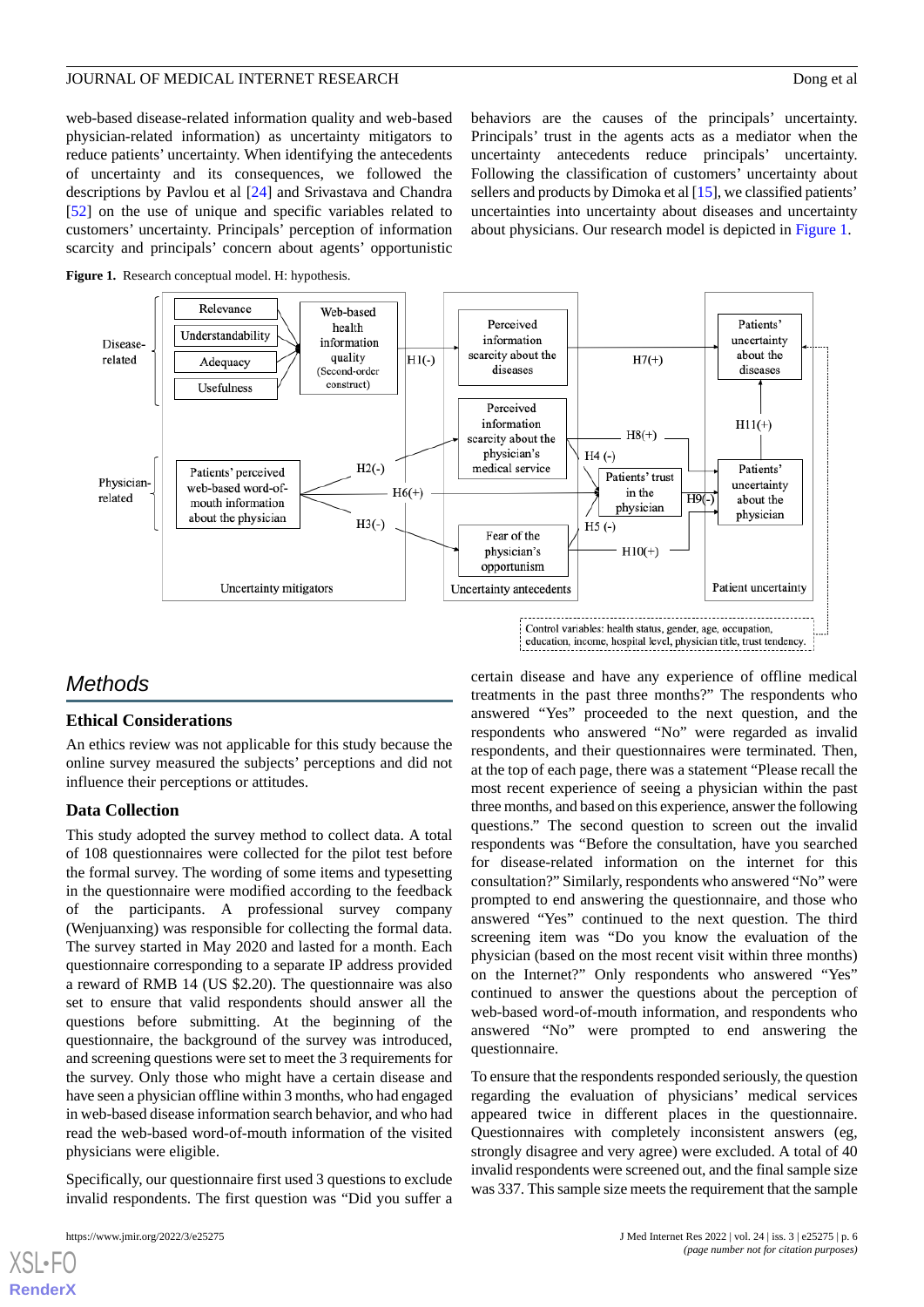size should be 5-10 observations for each estimated parameter [[57](#page-21-9)[,58](#page-21-10)].

### **Measurements**

All items in this study are from mature scales, as shown in [Table](#page-7-0) [1.](#page-7-0) Web-based information quality is a formative construct and the measurements were from Zahedi and Song [[59\]](#page-21-11). The modified scale for perceived web-based word-of-mouth information about physicians was derived from Collins and Stevens [\[60](#page-21-12)]. As mentioned previously, there is a filter item—"Do you know the evaluation of the physician (based on the most recent visit within three months) on the Internet?"—which asked the respondent whether he or she had browsed through the web-based word-of-mouth information about the physician from those who had previously consulted that physician. With this filter item, we could ensure that the respondent's answers to web-based word-of-mouth information and other items were for the same physician. The measurement of perceived information scarcity about disease and physicians' medical service was derived from Wells et al [[23\]](#page-20-2), who developed reflective measures to assess individuals' degree of prepurchase information scarcity about products. The measurement of fear of physicians' opportunism was from the measurement of fear of sellers' opportunism [[24](#page-20-3)[,40](#page-20-19)], which referred to patients' concerns about the rationality of the visited

physicians'treatment behaviors (eg, excessive examination and high-priced drugs). Patients' trust measurement was modified from that suggested by McKnight et al [\[61](#page-21-13)] and Zhou et al [[62\]](#page-21-14). Patients' uncertainty about diseases was measured using the community scale of uncertainty in illness (Mishel Uncertainty in Illness Scale–Community form) [[3\]](#page-19-2). Patients' uncertainty about physicians was modified from the perceived uncertainty scale [\[63](#page-21-15)], which referred to patients' uncertainty about the rationality of medical services provided by physicians. Respondents in this study are native Chinese speakers; therefore, all items were translated into Chinese. We conducted translation–back-translation procedure to ensure the validity of our questionnaire. Specifically, the translated questionnaire was evaluated by 2 doctoral students with relevant research backgrounds. Some adjustments were made to the wording and expression of the questionnaire based on their feedback. Items of constructs (ie, perceived web-based word-of-mouth information about physicians, perceived information scarcity, fear of the physician's opportunism, perceived uncertainty, and trust) were measured by a 5-point Likert scale ranging from complete disagreement (1) to complete agreement (5). Items of the 4 dimensions of information quality were measured by the extent to which the internet health information conforms to the description in the item (eg, 1 point for a very low level and 5 points for a very high level).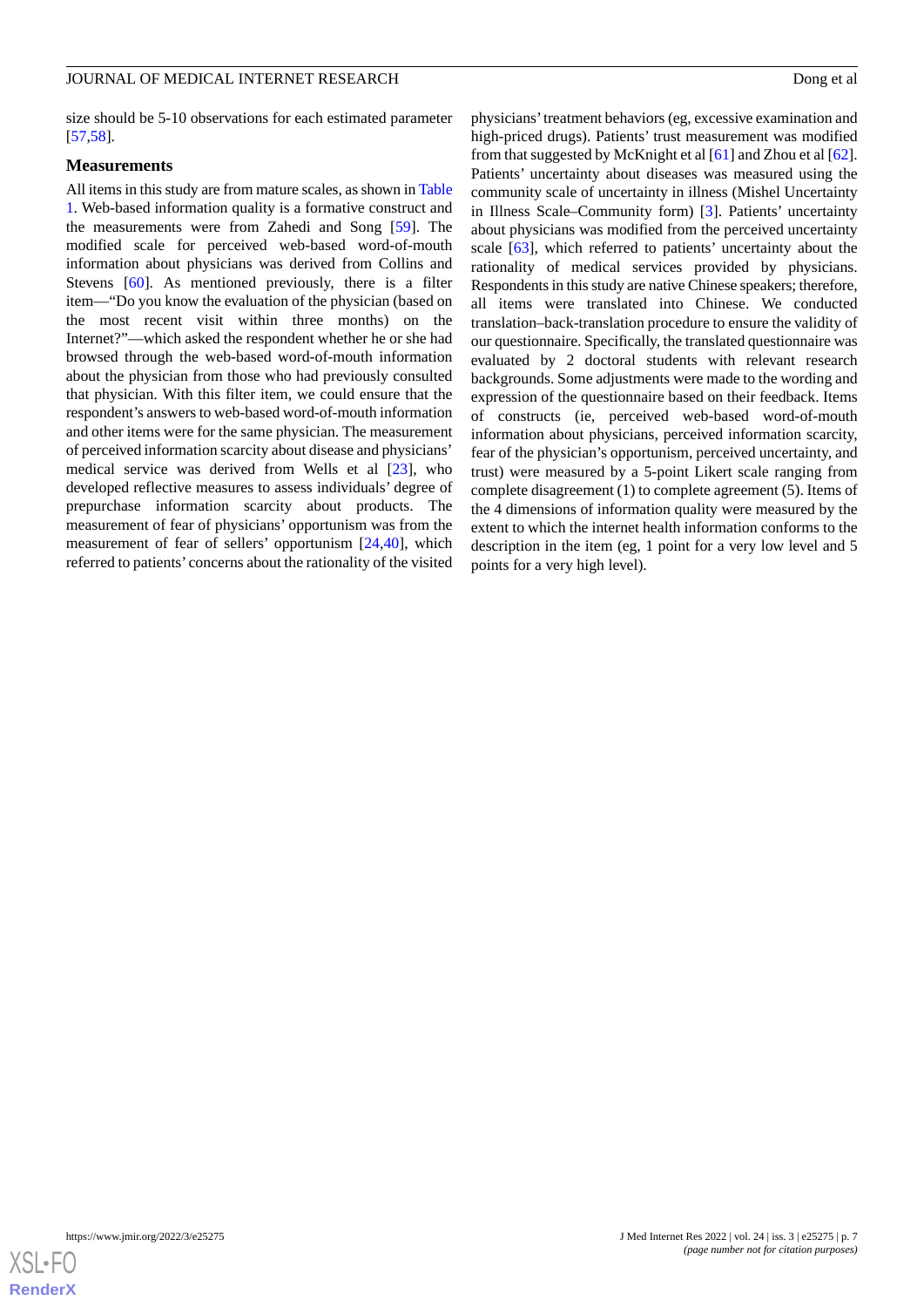#### <span id="page-7-0"></span>**Table 1.** Construct measurement.

| Construct, label, and source | Item                                                                                                                                                                  |
|------------------------------|-----------------------------------------------------------------------------------------------------------------------------------------------------------------------|
| $IQ^a[59]$                   |                                                                                                                                                                       |
| Relevance1                   | For your health information needs, to what degree do you believe the internet health information provided by the<br>website was applicable to your needs?             |
| Relevance <sub>2</sub>       | For your health information needs, to what degree do you believe internet health information provided by the<br>website was related to your needs?                    |
| Relevance3                   | For your health information needs, to what degree do you believe internet health information provided by the<br>website was pertinent to your needs?                  |
| Relevance4                   | For your health information needs, to what degree do you believe internet health information provided by the<br>website was relevant to your needs?                   |
| Understandability1           | For your health information needs, to what degree do you believe internet health information provided by the<br>website was clear in meaning?                         |
| Understandability2           | For your health information needs, to what degree do you believe internet health information provided by the<br>website was easy to read?                             |
| Understandability3           | For your health information needs, to what degree do you believe internet health information provided by the<br>website was easy to comprehend?                       |
| Understandability4           | For your health information needs, to what degree do you believe internet health information provided by the<br>website was understandable?                           |
| Adequacy1                    | For your health information needs, to what degree do you believe internet health Information provided by the<br>website was sufficient?                               |
| Adequacy2                    | For your health information needs, to what degree do you believe internet health information provided by the<br>website was complete?                                 |
| Adequacy3                    | For your health information needs, to what degree do you believe internet health information provided by the<br>website was adequate?                                 |
| Adequacy4                    | For your health information needs, to what degree do you believe internet health information provided by the<br>website contained the necessary topics or categories? |
| Usefulness1                  | For your health information needs, to what degree do you believe internet health information provided by the<br>website was informative?                              |
| Usefulness2                  | For your health information needs, to what degree do you believe internet health information provided by the<br>website was valuable?                                 |
| Usefulness3                  | For your health information needs, to what degree do you believe internet health information provided by the<br>website was helpful?                                  |
| Usefulness4                  | For your health information needs, to what degree do you believe internet health information provided by the<br>website was useful?                                   |
| $PWOM^b$ [60]                |                                                                                                                                                                       |
| PWOM1                        | In online reviews, the physician is very popular and many patients come to see the physician.                                                                         |
| PWOM2                        | In online reviews, patients who visited the physician had a good experience.                                                                                          |
| PWOM3                        | According to online reviews, the physician is a good physician.                                                                                                       |
| PWOM4                        | According to online reviews, the physician has a good relationship with patients.                                                                                     |
| $PSDc$ [23]                  |                                                                                                                                                                       |
| PSD1                         | I have a good idea of the disease-related information (eg, symptoms, causes of disease, treatment methods, etc).                                                      |
| PSD <sub>2</sub>             | I have sufficient information about the disease (eg, symptoms, cause of disease, treatment, etc).                                                                     |
| PSD <sub>3</sub>             | I possess adequate knowledge about the disease-related information (eg, symptoms, causes of disease, treatment<br>methods, etc).                                      |
| PSPMS <sup>d</sup> [23]      |                                                                                                                                                                       |
| PSPMS1                       | I have a good idea of the medical services of the physician whom I visited this time.                                                                                 |
| PSPMS <sub>2</sub>           | I have sufficient information about the medical services of the physician for this visit.                                                                             |
| PSPMS3                       | I possess adequate knowledge about the medical service information of the physician whom I visited this time.                                                         |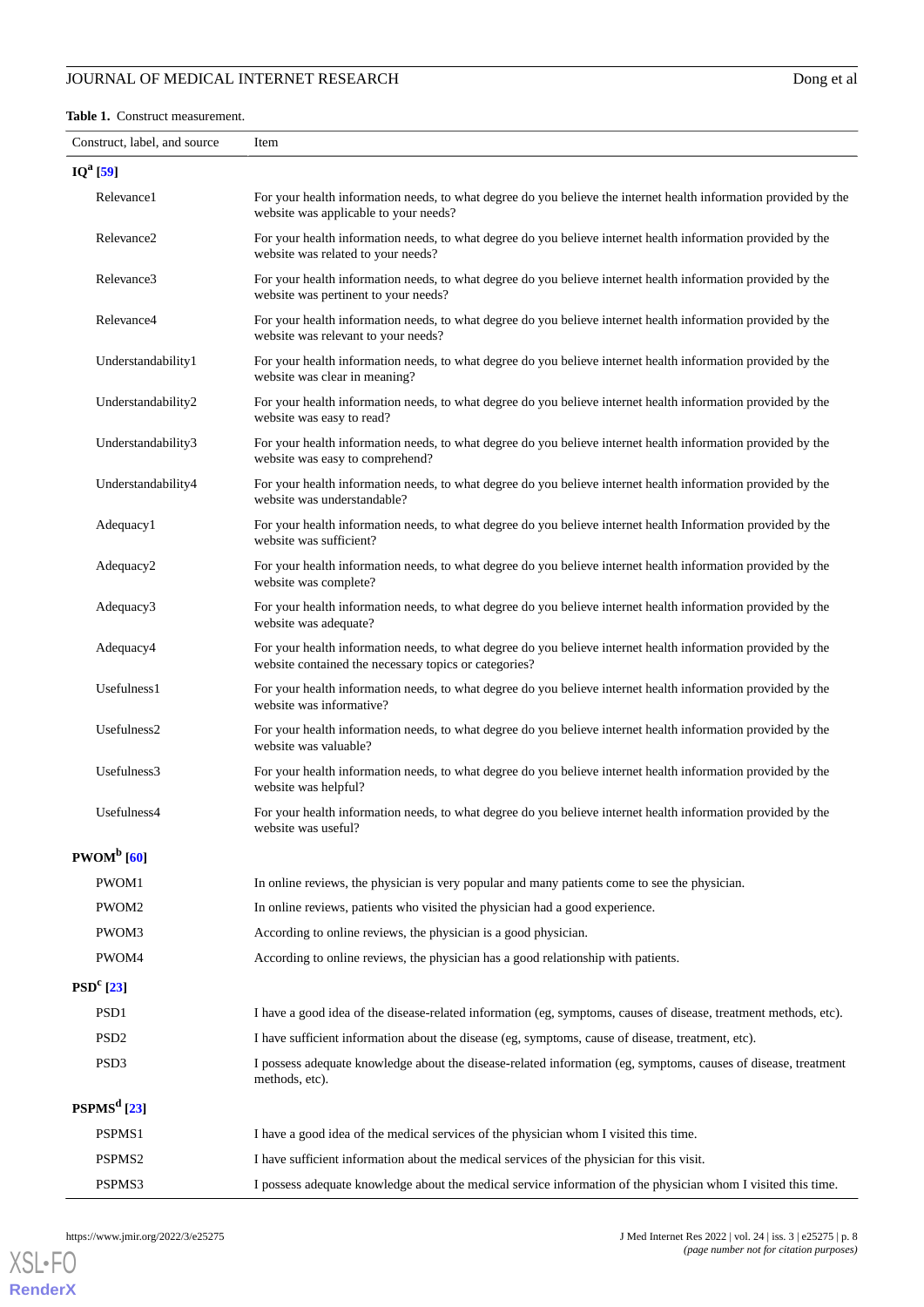| Construct, label, and source | Item                                                                                                                                     |
|------------------------------|------------------------------------------------------------------------------------------------------------------------------------------|
| FPO <sup>e</sup> [24]        |                                                                                                                                          |
| FPO1                         | In this visit, the physician might not have provided good service but charged a high price.                                              |
| FPO <sub>2</sub>             | In this visit, the physician might have overexamined, unnecessarily examined, or overtreated me.                                         |
| FPO <sub>3</sub>             | In this visit, the physician might have received a rebate for prescribing an overpriced drug (eg, imported drug).                        |
| FPO <sub>4</sub>             | In this visit, the physician might have breached formal or informal agreements to his or her benefit.                                    |
| $T^{f}$ [61,62]              |                                                                                                                                          |
| T1                           | The physician is sincerely concerned about my medical issues                                                                             |
| T <sub>2</sub>               | The physician is honest in his or her medical practices                                                                                  |
| T3                           | I believe that the physician does a very good job                                                                                        |
| T4                           | I feel that I can count on the physician to help me with my medical problems                                                             |
| MUIS <sup>g</sup> [3]        |                                                                                                                                          |
| MUIS1                        | I don't know what is wrong with me                                                                                                       |
| MUIS2                        | I have a lot of questions without answers.                                                                                               |
| MUIS3                        | It is difficult to know if the treatments or medications I am getting are helping.                                                       |
| MUIS4                        | Because of the unpredictability of my illness, I cannot plan for the future.                                                             |
| MUIS5                        | The effectiveness of the treatment is undetermined.                                                                                      |
| $PUh$ [63]                   |                                                                                                                                          |
| PU1                          | I think the rationality of the medical services provided by the physician involves a high degree of uncertainty.                         |
| PU <sub>2</sub>              | I think the rationality of the medicine prescribed by the physician is uncertain.                                                        |
| PU <sub>3</sub>              | I think the rationality of the disease examination and treatment plan is uncertain.                                                      |
| PU4                          | The rationality of the services provided by the physician is uncertain (ie, the service I received may not be exactly<br>what I wanted). |
| PU <sub>5</sub>              | I feel the uncertainty associated with the rationality of the medical services provided by the physician is high.                        |
| $TD^i$ [64]                  |                                                                                                                                          |
| TD1                          | I generally trust other people.                                                                                                          |
| TD <sub>2</sub>              | I generally have faith in humanity.                                                                                                      |
| TD <sub>3</sub>              | I feel that people are generally reliable.                                                                                               |
| TD <sub>4</sub>              | I generally trust other people unless they give me reasons not to.                                                                       |

<sup>a</sup>IQ: web-based health information quality.

<sup>b</sup>PWOM: perceived web-based word-of-mouth information about physicians.

c PSD: perceived information scarcity about the diseases.

dPSPMS: perceived information scarcity about the physicians' medical services.

e FPO: fears of physician's opportunism.

 $<sup>f</sup>T$ : patients' trust in the physician.</sup>

<sup>g</sup>MUIS: patients' uncertainty about diseases.

h<sub>PU</sub>: patients' uncertainty about the physician.

<sup>i</sup>TD: trust tendency.

To reduce other possible influences on our model, we considered control variables in 3 ways, although these variables are not our interest in this study. To reduce the possible influence of individual differences, demographic information, such as gender, age, education level, income per month, and occupation, is controlled. To reduce the possible influence of the impact of medical treatment, health-related and medical experience-related factors are also controlled, such as the respondent's health status,

[XSL](http://www.w3.org/Style/XSL)•FO **[RenderX](http://www.renderx.com/)** the physician's title (an official certification of a physician's quality by the government) [\[65](#page-21-17)], and the hospital's level (an official certification of a hospital's quality by the government) [[65\]](#page-21-17). To reduce the possible influence of the respondent's characteristic of trust, the respondents' trust tendency was also controlled. For example, with the same word-of-mouth information about a physician, some patients may easily trust the physician, whereas others may still doubt the physician.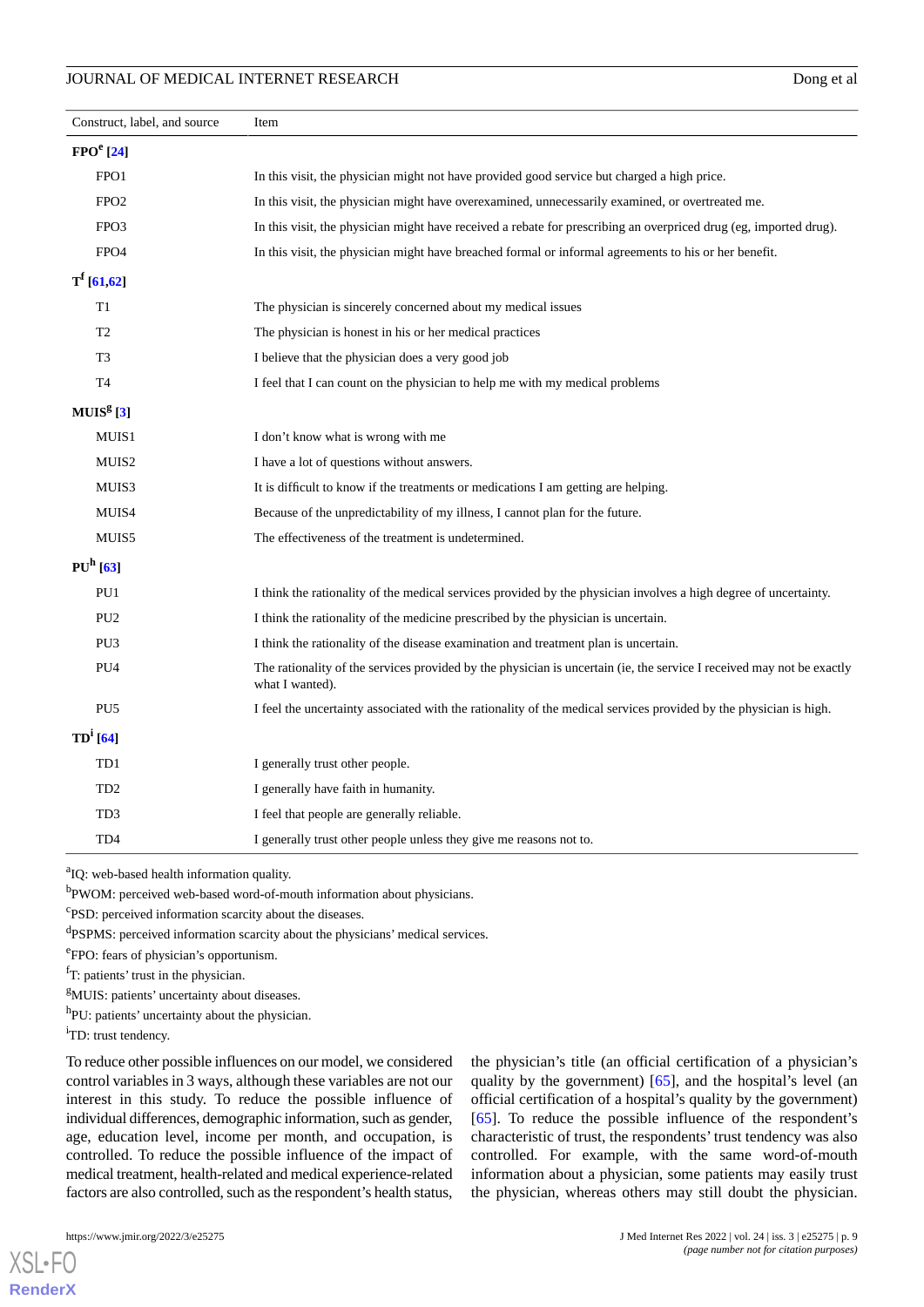Trust tendency [\[64](#page-21-16)] was also measured by a 5-point Likert scale ranging from complete disagreement (1) to complete agreement  $(5)$ .

### *Results*

### **Overview**

As the model measured in this study has a formative construct, partial least squares (PLS) structural equation modeling is suitable for data analysis. SmartPLS (version 3.3.3, SmartPLS GmbH) software was used in this study. In addition, PLS is also widely used in information systems research owing to its relaxed requirements for the normal distribution of samples, its ability to process data with small sample size, and its applicability to development theory rather than test theory [[66\]](#page-21-18). We first used SmartPLS (version 3.3.3, SmartPLS GmbH) software to test

the reliability and validity of the measurement model and then tested the path coefficients of the structural model.

### **Descriptive Statistics**

The respondents' demographic information, health-related information, and medical experience–related information are shown in [Table 2.](#page-10-0) More respondents were female (231/337, 68.5%). In terms of age distribution, age groups 21-30 years (165/337, 49%) and 31-40 years (117/337, 34.7%) were the most represented. Education level was relatively high, with high school and below accounting for only 4.5% (15/337). The monthly income distribution was relatively even. The surveyed samples were mainly working people, with enterprise employees accounting for 68.2% (230/337). The physicians' titles and hospitals' levels are also relatively high.

[Table 3](#page-12-0) lists the descriptive statistics of the constructs involved in the model.

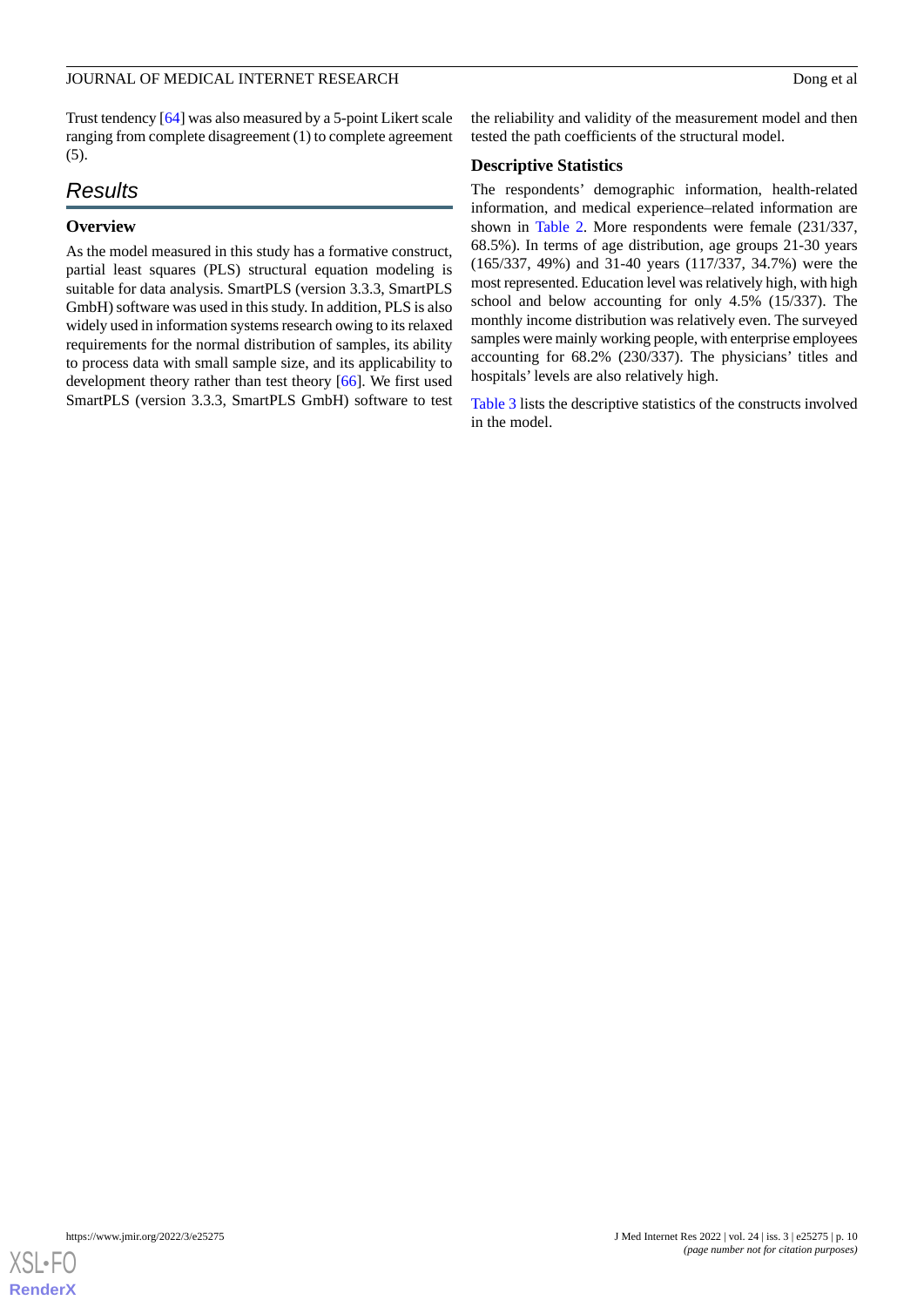<span id="page-10-0"></span>**Table 2.** Demographic profile, health-related information, and medical experience–related information (N=337).

| Gender<br>Female<br>231 (68.5)<br>Male<br>106(31.5)<br>Age (years)<br>$18 - 20$<br>23(6.8)<br>$21 - 30$<br>165 (49)<br>$31 - 40$<br>117 (34.7)<br>$41 - 50$<br>32(9.5)<br>Education<br>Postgraduate or above<br>25(7.4)<br>Undergraduate<br>246 (73)<br>3-year college<br>51(15.1)<br>High school<br>11(3.3)<br>Middle school or below<br>4(1.2)<br>Monthly income (RMB [US \$])<br>≤3000 (471.60)<br>55 (16.3)<br>3000-5999 (471.60-943.20)<br>40(11.9)<br>6000-8999 (943.20-1414.80)<br>87 (25.8)<br>9000-11,999 (1414.80-1886.40)<br>85 (25.2)<br>12,000-14,999 (1886.40-2358)<br>43 (12.8)<br>$≥15,000(2358)$<br>27(8)<br>Occupation<br>Student<br>46(13.6)<br>Enterprise worker<br>230 (68.2)<br>Civil servant<br>39(11.6)<br>Individual operator<br>15(4.5)<br>Others<br>7(2.1)<br><b>Health status</b><br>Excellent<br>14(4.1)<br>Very good<br>56(16.6)<br>$\operatorname{Good}$<br>124(36.8)<br>Fair<br>134 (39.8)<br>Poor<br>9(2.7)<br>Physician's title<br>Assistant physician<br>103(30.6)<br>Associate physician<br>123(36.5)<br>Chief physician<br>87 (25.8)<br>Not sure<br>24(7.1)<br>Hospital's level<br>Primary hospital<br>52(15.4)<br>Intermediate hospital<br>72 (21.4)<br>Senior hospital<br>203(60.2) | Characteristic | Value, n (%) |
|----------------------------------------------------------------------------------------------------------------------------------------------------------------------------------------------------------------------------------------------------------------------------------------------------------------------------------------------------------------------------------------------------------------------------------------------------------------------------------------------------------------------------------------------------------------------------------------------------------------------------------------------------------------------------------------------------------------------------------------------------------------------------------------------------------------------------------------------------------------------------------------------------------------------------------------------------------------------------------------------------------------------------------------------------------------------------------------------------------------------------------------------------------------------------------------------------------------------------|----------------|--------------|
|                                                                                                                                                                                                                                                                                                                                                                                                                                                                                                                                                                                                                                                                                                                                                                                                                                                                                                                                                                                                                                                                                                                                                                                                                            |                |              |
|                                                                                                                                                                                                                                                                                                                                                                                                                                                                                                                                                                                                                                                                                                                                                                                                                                                                                                                                                                                                                                                                                                                                                                                                                            |                |              |
|                                                                                                                                                                                                                                                                                                                                                                                                                                                                                                                                                                                                                                                                                                                                                                                                                                                                                                                                                                                                                                                                                                                                                                                                                            |                |              |
|                                                                                                                                                                                                                                                                                                                                                                                                                                                                                                                                                                                                                                                                                                                                                                                                                                                                                                                                                                                                                                                                                                                                                                                                                            |                |              |
|                                                                                                                                                                                                                                                                                                                                                                                                                                                                                                                                                                                                                                                                                                                                                                                                                                                                                                                                                                                                                                                                                                                                                                                                                            |                |              |
|                                                                                                                                                                                                                                                                                                                                                                                                                                                                                                                                                                                                                                                                                                                                                                                                                                                                                                                                                                                                                                                                                                                                                                                                                            |                |              |
|                                                                                                                                                                                                                                                                                                                                                                                                                                                                                                                                                                                                                                                                                                                                                                                                                                                                                                                                                                                                                                                                                                                                                                                                                            |                |              |
|                                                                                                                                                                                                                                                                                                                                                                                                                                                                                                                                                                                                                                                                                                                                                                                                                                                                                                                                                                                                                                                                                                                                                                                                                            |                |              |
|                                                                                                                                                                                                                                                                                                                                                                                                                                                                                                                                                                                                                                                                                                                                                                                                                                                                                                                                                                                                                                                                                                                                                                                                                            |                |              |
|                                                                                                                                                                                                                                                                                                                                                                                                                                                                                                                                                                                                                                                                                                                                                                                                                                                                                                                                                                                                                                                                                                                                                                                                                            |                |              |
|                                                                                                                                                                                                                                                                                                                                                                                                                                                                                                                                                                                                                                                                                                                                                                                                                                                                                                                                                                                                                                                                                                                                                                                                                            |                |              |
|                                                                                                                                                                                                                                                                                                                                                                                                                                                                                                                                                                                                                                                                                                                                                                                                                                                                                                                                                                                                                                                                                                                                                                                                                            |                |              |
|                                                                                                                                                                                                                                                                                                                                                                                                                                                                                                                                                                                                                                                                                                                                                                                                                                                                                                                                                                                                                                                                                                                                                                                                                            |                |              |
|                                                                                                                                                                                                                                                                                                                                                                                                                                                                                                                                                                                                                                                                                                                                                                                                                                                                                                                                                                                                                                                                                                                                                                                                                            |                |              |
|                                                                                                                                                                                                                                                                                                                                                                                                                                                                                                                                                                                                                                                                                                                                                                                                                                                                                                                                                                                                                                                                                                                                                                                                                            |                |              |
|                                                                                                                                                                                                                                                                                                                                                                                                                                                                                                                                                                                                                                                                                                                                                                                                                                                                                                                                                                                                                                                                                                                                                                                                                            |                |              |
|                                                                                                                                                                                                                                                                                                                                                                                                                                                                                                                                                                                                                                                                                                                                                                                                                                                                                                                                                                                                                                                                                                                                                                                                                            |                |              |
|                                                                                                                                                                                                                                                                                                                                                                                                                                                                                                                                                                                                                                                                                                                                                                                                                                                                                                                                                                                                                                                                                                                                                                                                                            |                |              |
|                                                                                                                                                                                                                                                                                                                                                                                                                                                                                                                                                                                                                                                                                                                                                                                                                                                                                                                                                                                                                                                                                                                                                                                                                            |                |              |
|                                                                                                                                                                                                                                                                                                                                                                                                                                                                                                                                                                                                                                                                                                                                                                                                                                                                                                                                                                                                                                                                                                                                                                                                                            |                |              |
|                                                                                                                                                                                                                                                                                                                                                                                                                                                                                                                                                                                                                                                                                                                                                                                                                                                                                                                                                                                                                                                                                                                                                                                                                            |                |              |
|                                                                                                                                                                                                                                                                                                                                                                                                                                                                                                                                                                                                                                                                                                                                                                                                                                                                                                                                                                                                                                                                                                                                                                                                                            |                |              |
|                                                                                                                                                                                                                                                                                                                                                                                                                                                                                                                                                                                                                                                                                                                                                                                                                                                                                                                                                                                                                                                                                                                                                                                                                            |                |              |
|                                                                                                                                                                                                                                                                                                                                                                                                                                                                                                                                                                                                                                                                                                                                                                                                                                                                                                                                                                                                                                                                                                                                                                                                                            |                |              |
|                                                                                                                                                                                                                                                                                                                                                                                                                                                                                                                                                                                                                                                                                                                                                                                                                                                                                                                                                                                                                                                                                                                                                                                                                            |                |              |
|                                                                                                                                                                                                                                                                                                                                                                                                                                                                                                                                                                                                                                                                                                                                                                                                                                                                                                                                                                                                                                                                                                                                                                                                                            |                |              |
|                                                                                                                                                                                                                                                                                                                                                                                                                                                                                                                                                                                                                                                                                                                                                                                                                                                                                                                                                                                                                                                                                                                                                                                                                            |                |              |
|                                                                                                                                                                                                                                                                                                                                                                                                                                                                                                                                                                                                                                                                                                                                                                                                                                                                                                                                                                                                                                                                                                                                                                                                                            |                |              |
|                                                                                                                                                                                                                                                                                                                                                                                                                                                                                                                                                                                                                                                                                                                                                                                                                                                                                                                                                                                                                                                                                                                                                                                                                            |                |              |
|                                                                                                                                                                                                                                                                                                                                                                                                                                                                                                                                                                                                                                                                                                                                                                                                                                                                                                                                                                                                                                                                                                                                                                                                                            |                |              |
|                                                                                                                                                                                                                                                                                                                                                                                                                                                                                                                                                                                                                                                                                                                                                                                                                                                                                                                                                                                                                                                                                                                                                                                                                            |                |              |
|                                                                                                                                                                                                                                                                                                                                                                                                                                                                                                                                                                                                                                                                                                                                                                                                                                                                                                                                                                                                                                                                                                                                                                                                                            |                |              |
|                                                                                                                                                                                                                                                                                                                                                                                                                                                                                                                                                                                                                                                                                                                                                                                                                                                                                                                                                                                                                                                                                                                                                                                                                            |                |              |
|                                                                                                                                                                                                                                                                                                                                                                                                                                                                                                                                                                                                                                                                                                                                                                                                                                                                                                                                                                                                                                                                                                                                                                                                                            |                |              |
|                                                                                                                                                                                                                                                                                                                                                                                                                                                                                                                                                                                                                                                                                                                                                                                                                                                                                                                                                                                                                                                                                                                                                                                                                            |                |              |
|                                                                                                                                                                                                                                                                                                                                                                                                                                                                                                                                                                                                                                                                                                                                                                                                                                                                                                                                                                                                                                                                                                                                                                                                                            |                |              |
|                                                                                                                                                                                                                                                                                                                                                                                                                                                                                                                                                                                                                                                                                                                                                                                                                                                                                                                                                                                                                                                                                                                                                                                                                            |                |              |
|                                                                                                                                                                                                                                                                                                                                                                                                                                                                                                                                                                                                                                                                                                                                                                                                                                                                                                                                                                                                                                                                                                                                                                                                                            |                |              |
|                                                                                                                                                                                                                                                                                                                                                                                                                                                                                                                                                                                                                                                                                                                                                                                                                                                                                                                                                                                                                                                                                                                                                                                                                            |                |              |
|                                                                                                                                                                                                                                                                                                                                                                                                                                                                                                                                                                                                                                                                                                                                                                                                                                                                                                                                                                                                                                                                                                                                                                                                                            |                |              |
|                                                                                                                                                                                                                                                                                                                                                                                                                                                                                                                                                                                                                                                                                                                                                                                                                                                                                                                                                                                                                                                                                                                                                                                                                            |                |              |
|                                                                                                                                                                                                                                                                                                                                                                                                                                                                                                                                                                                                                                                                                                                                                                                                                                                                                                                                                                                                                                                                                                                                                                                                                            |                |              |
|                                                                                                                                                                                                                                                                                                                                                                                                                                                                                                                                                                                                                                                                                                                                                                                                                                                                                                                                                                                                                                                                                                                                                                                                                            |                |              |

[XSL](http://www.w3.org/Style/XSL)•FO **[RenderX](http://www.renderx.com/)**

https://www.jmir.org/2022/3/e25275 | p. 11 *(page number not for citation purposes)*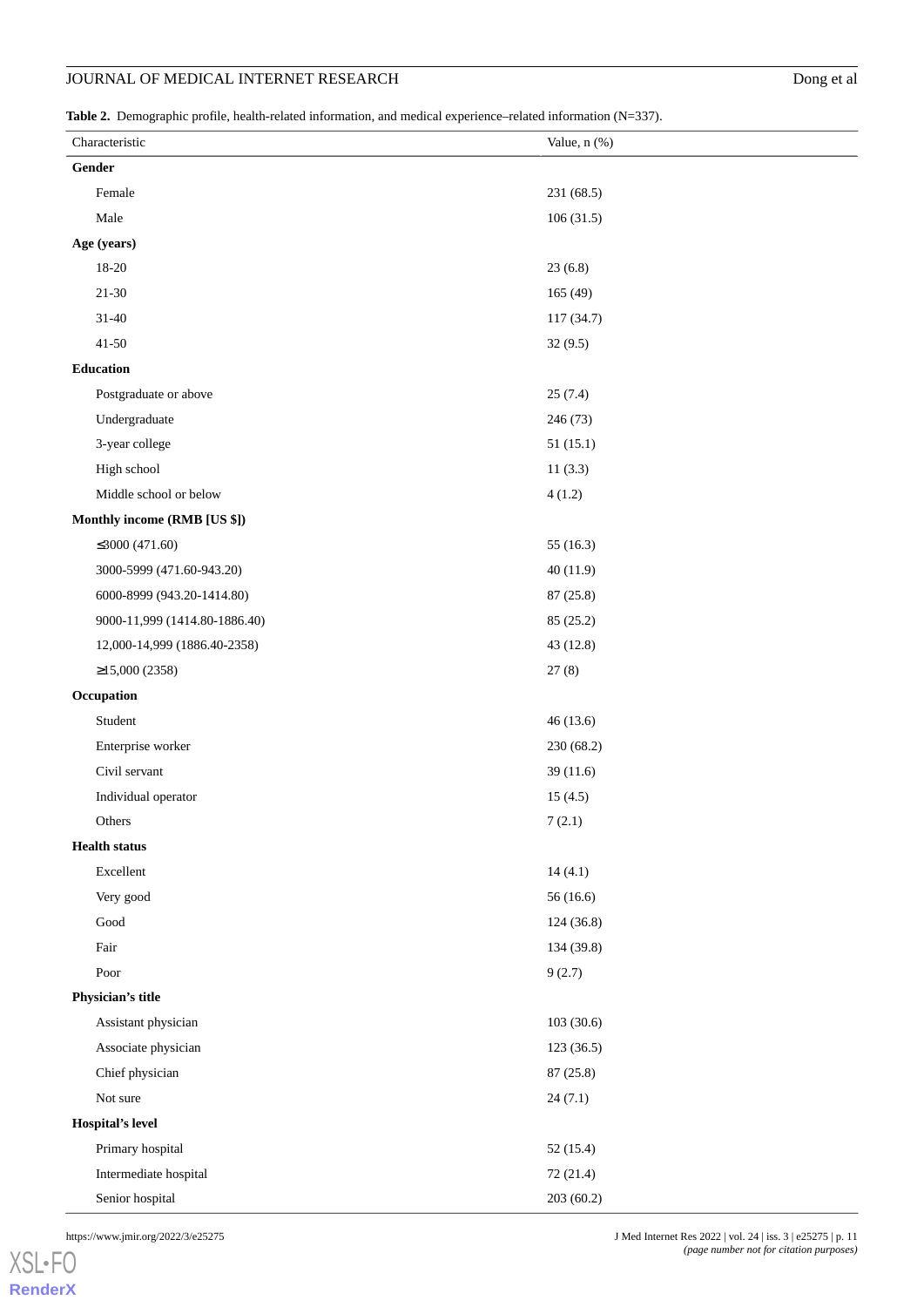| JOURNAL OF MEDICAL INTERNET RESEARCH |                   |  |  |  |
|--------------------------------------|-------------------|--|--|--|
| Characteristic                       | Value, $n$ $(\%)$ |  |  |  |
| Not sure                             | 10(3)             |  |  |  |

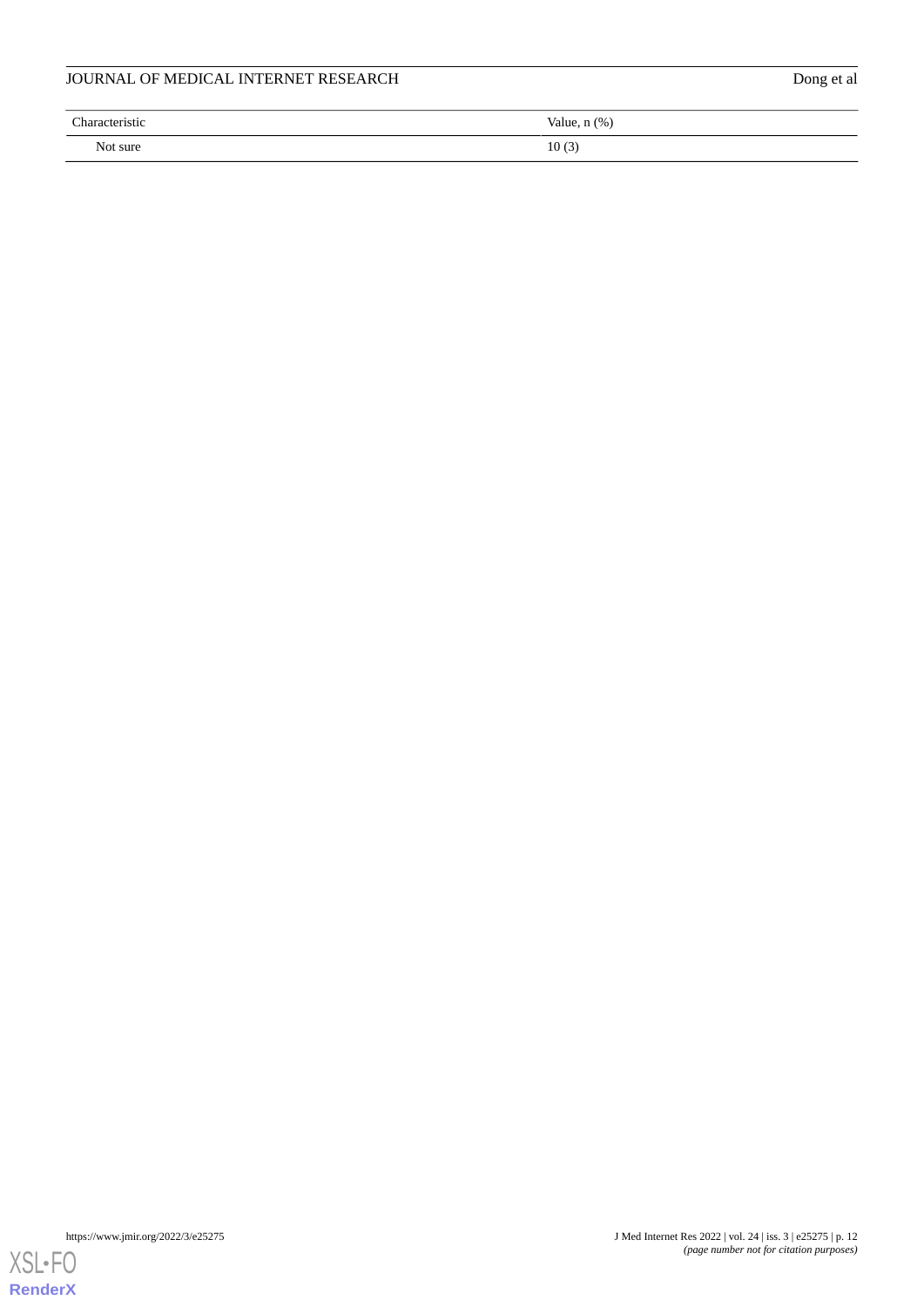<span id="page-12-0"></span>Table 3. Descriptive statistics<sup>a</sup>.

| Construct and item    | Minimum value | Maximum value | Mean (SD)   |
|-----------------------|---------------|---------------|-------------|
| PWOM <sup>b</sup>     |               |               |             |
| PWOM1                 | $\sqrt{2}$    | $\mathfrak s$ | 4.04(0.66)  |
| PWOM2                 | $\mathbf{1}$  | 5             | 4.16(0.80)  |
| PWOM3                 | $\mathbf{1}$  | 5             | 4.08(0.88)  |
| PWOM4                 | $\mathbf{1}$  | 5             | 4.09(0.85)  |
| PSD <sup>c</sup>      |               |               |             |
| $\operatorname{PSD1}$ | $\,1\,$       | $\mathfrak s$ | 2.38(0.83)  |
| $\mathrm{PSD}2$       | $\,1\,$       | 5             | 2.62(1.03)  |
| PSD3                  | $\,1\,$       | 5             | 2.48(0.97)  |
| PSPMS <sup>d</sup>    |               |               |             |
| PSPMS1                | $\mathbf{1}$  | $\mathfrak s$ | 2.24(0.76)  |
| PSPMS2                | $\,1\,$       | $\mathfrak s$ | 2.25(0.90)  |
| PSPMS3                | $\,1\,$       | 5             | 2.23(0.87)  |
| FPO <sup>e</sup>      |               |               |             |
| ${\rm FPO1}$          | $\,1\,$       | $\mathfrak s$ | 2.44(1.04)  |
| FPO <sub>2</sub>      | $\,1\,$       | $\mathfrak s$ | 2.40(1.19)  |
| FPO3                  | $\,1\,$       | 5             | 2.06(1.07)  |
| FPO <sub>4</sub>      | $\,1\,$       | 5             | 1.90(1.08)  |
| $T^{f}$               |               |               |             |
| $\mathbf{T}1$         | $\,1\,$       | 5             | 4.03(0.76)  |
| $\mathbf{T}2$         | $\sqrt{2}$    | 5             | 4.12(0.78)  |
| T <sub>3</sub>        | $\mathbf{1}$  | 5             | 4.02(0.79)  |
| $\operatorname{T4}$   | $\,1\,$       | 5             | 4.10(0.81)  |
| $MUISg$               |               |               |             |
| ${\bf MUIS1}$         | $\,1\,$       | $\sqrt{5}$    | 2.27(0.94)  |
| ${\rm MUIS2}$         | $\mathbf{1}$  | 5             | 2.70(1.12)  |
| ${\rm MUIS3}$         | $\mathbf{1}$  | $\sqrt{5}$    | 2.60(1.15)  |
| MUIS4                 | $\,1\,$       | 5             | 2.35(1.14)  |
| ${\rm MUIS5}$         | $\,1\,$       | 5             | 2.64(1.05)  |
| PU <sup>h</sup>       |               |               |             |
| PU1                   | $\,1\,$       | $\sqrt{5}$    | 2.63(1.04)  |
| PU <sub>2</sub>       | $\mathbf{1}$  | $\sqrt{5}$    | 2.28(1.13)  |
| PU3                   | $\,1\,$       | 5             | 2.32(1.18)  |
| PU4                   | $\,1\,$       | 5             | 2.43(1.13)  |
| PU <sub>5</sub>       | $\,1\,$       | 5             | 2.34(1.08)  |
| $TD^i$                |               |               |             |
| TD1                   | $\,1\,$       | $\sqrt{5}$    | 3.73(0.74)  |
| $\mbox{TD2}$          | $\,1\,$       | 5             | 3.91 (0.78) |
| TD3                   | $\mathbf{1}$  | 5             | 3.72 (0.90) |
| TD4                   | $\mathbf{1}$  | $\sqrt{5}$    | 3.78(0.91)  |

[XSL](http://www.w3.org/Style/XSL)•FO **[RenderX](http://www.renderx.com/)**

https://www.jmir.org/2022/3/e25275 | p. 13 *(page number not for citation purposes)*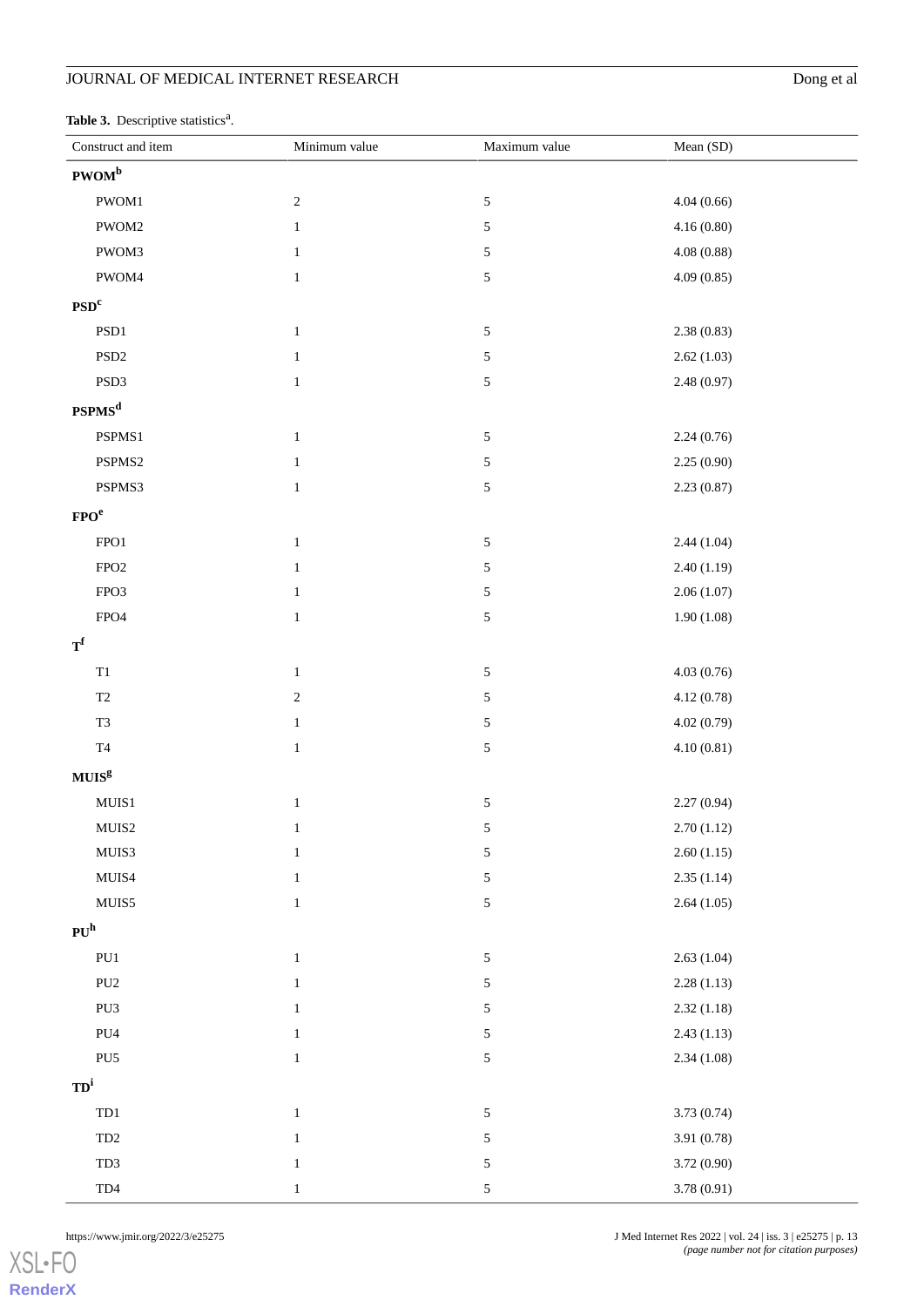<sup>a</sup>The web-based health information quality is a formative construct; therefore, the details of this construct are described in the *Measurement Model* section.

<sup>b</sup>PWOM: perceived web-based word-of-mouth information about physicians.

c PSD: perceived information scarcity about the diseases.

<sup>d</sup>PSPMS: perceived information scarcity about the physicians' medical services.

e FPO: fears of physician's opportunism.

 $<sup>f</sup>T$ : patients' trust in the physician.</sup>

<sup>g</sup>MUIS: patients' uncertainty about diseases.

h<sub>PU</sub>: patients' uncertainty about physicians.

<sup>i</sup>TD: trust tendency.

#### **Common Method Variance**

As with all self-reported data, we should examine the potential common method variance. We follow the suggestions of Podsakoff et al [[67\]](#page-21-19) to minimize potential common method biases. First, we tried procedural remedies of Podsakoff et al [[67\]](#page-21-19). To reduce respondents' evaluation apprehension and avoid their answers being socially desirable, at the beginning of the questionnaire, we reminded them that their answers are anonymous and there are no right or wrong answers to our questions. All items in the questionnaire were designed in a random order to ensure that the measurement of predictor and criterion variables are psychologically separated for respondents. To ensure that the scale items are specific, concise, and clear, we also conducted the pilot test before the formal survey. We modify the wording according to the feedback of the participants to reduce ambiguity.

Second, the Harman single-factor test was conducted to diagnose whether the common method bias is a problem [[68\]](#page-21-20). We ran an exploratory factor with all variables included [[23\]](#page-20-2). The results showed that more than one factor can be extracted from the unrotated solution, and the variance contribution rate of the first factor was not more than 50% (23.7%), so there was no one single major factor that can reflect the majority covariance of all items, indicating that common method bias was not serious [[57\]](#page-21-9).

Moreover, based on our survey context and the suggestions of Podsakoff et al [[67](#page-21-19)], we conducted a single-common-method-factor approach by controlling for the effects of a single unmeasured latent method factor to control the common method variance. Following Liang et al [\[69](#page-21-21)], we included in the PLS model a common method factor whose indicators included all the indicators of the constructs in this study. We calculated each indicator's factor loadings and variances substantively explained by the construct and by the method factor. [Multimedia Appendix 1](#page-19-20) provides the detailed procedure and results [[67,](#page-21-19)[69](#page-21-21)[,70](#page-21-22)]. As shown in Table S1 in [Multimedia Appendix 1,](#page-19-20) most factor loadings of the method factor are insignificant. The average substantively explained variance of the indicators is 0.594, whereas the average method-based variance is 0.002. The ratio of substantive variance to method variance was 297:1, indicating the variance of each observed indicator explained by its substantive construct

is substantially greater than the variance explained by the method factor. Therefore, based on the studies by Liang et al [[69\]](#page-21-21) and Williams et al [\[70](#page-21-22)], we further conclude that common method bias is not a serious problem in this study.

### **Measurement Model**

First, we tested the reliability and validity of the formative indicators (ie, web-based information quality). As web-based health information quality is a second-order formative construct, this study follows the method suggested by Wetzels et al [[71\]](#page-21-23). In the structural equation model, four first-order reflective constructs (ie, information relevance, understandability, adequacy, and usefulness) point to the second-order constructive variable (information quality). A total of 16 items in the first order are taken as the measurement items of second-order constructs. PLS and Bootstrap were used to test the reliability and validity of the model and the outer weight of second-order formative constructs. First, the results of reliability and validity test of first-order reflective constructs showed information relevance (Cronbach  $\alpha = .641$ ; composite reliability [CR]=0.786; average variance extracted [AVE]=0.480), information understandability (Cronbach  $\alpha$ =.726; CR=0.830; AVE=0.551), information usefulness (Cronbach  $\alpha$ =.699; CR=0.816; AVE=0.526), and information adequacy (Cronbach  $\alpha$ =.868; CR=0.910; AVE=0.717) all have good reliability and validity. Then, we tested the reliability and validity of the information quality of the second-order formative index, and the weight of the information quality (0.263, 0.314, 0.293, and 0.463) was >0.2 and significant at the level of *P*<.001, which passed the reliability and validity test of the formative construct. The variance inflation factors among all items were <2, satisfying the multicollinearity test, and the outer weight was significant and  $>0.2$  [\[72](#page-21-24)].

Second, reflective indicators of this model were tested. We followed the methods suggested by Lewis et al [\[58](#page-21-10)] and Straub et al [\[73](#page-21-25)] to test the reliability and validity of the measurement model. The results are listed in [Table 4.](#page-14-0) First of all, we tested the reliability of the constructs. The results show that the component reliability of each construct is >0.7 with good internal consistency [[74](#page-21-26)[,75](#page-21-27)]. The average variance extraction is also  $>0.5$ , which has good convergent validity [[76\]](#page-22-0). In most cases, Cronbach  $\alpha$  is >.7, and in all cases, the values are >0.6, which are within the acceptable range [[66\]](#page-21-18).

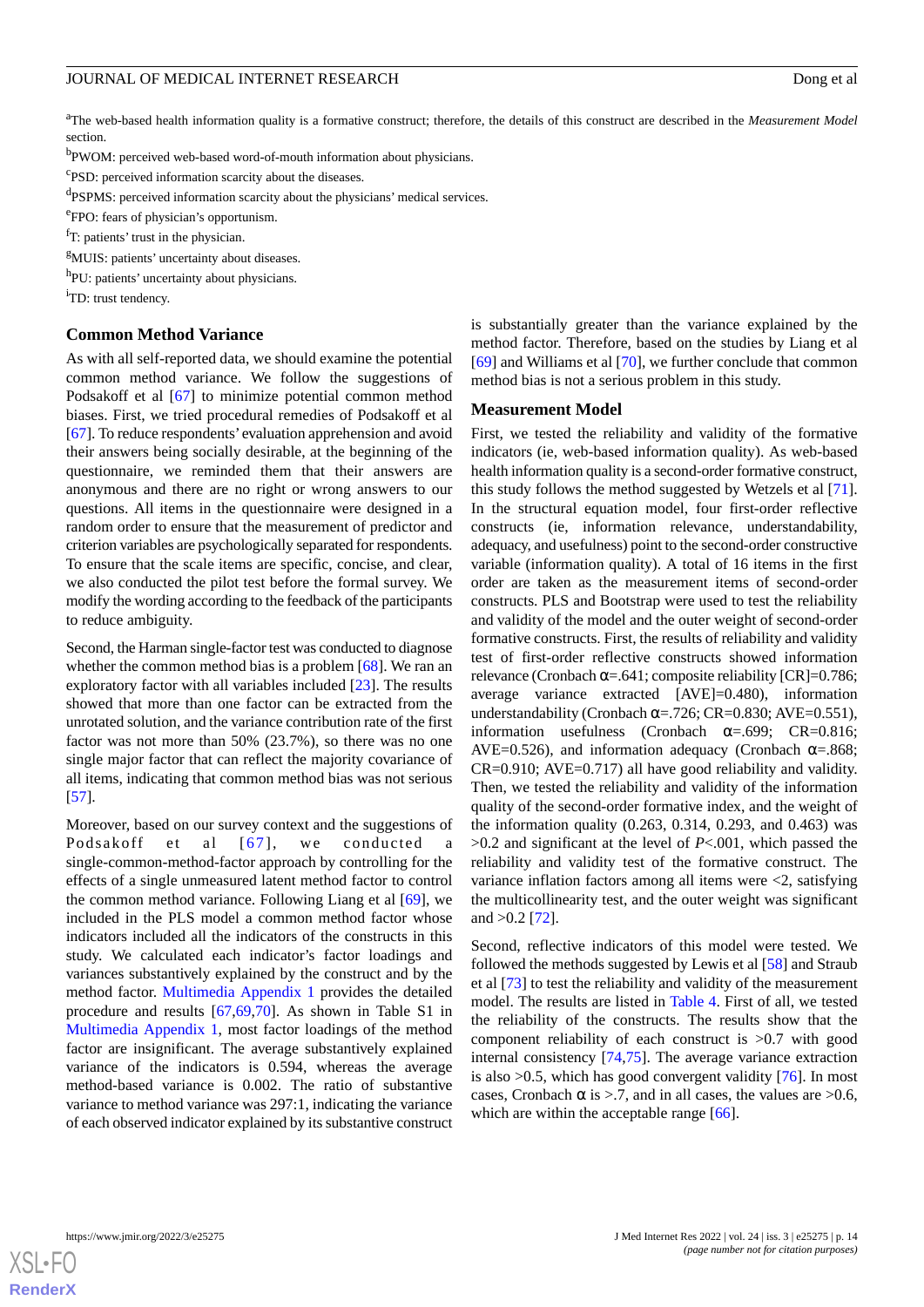<span id="page-14-0"></span>**Table 4.** Construct reliability and validity.

| Construct and item    | Item loading | Cronbach $\alpha$ | $CR^a$      | $AVE^{b}$ |
|-----------------------|--------------|-------------------|-------------|-----------|
| PWOM <sup>c</sup>     |              | .653              | 0.793       | 0.500     |
| PWOM1                 | 0.703        |                   |             |           |
| PWOM2                 | 0.695        |                   |             |           |
| PWOM3                 | 0.712        |                   |             |           |
| PWOM4                 | 0.689        |                   |             |           |
| PSD <sup>d</sup>      |              | .740              | 0.852       | 0.658     |
| PSD1                  | 0.797        |                   |             |           |
| $\mathrm{PSD}2$       | 0.832        |                   |             |           |
| $\rm{PSD}3$           | 0.805        |                   |             |           |
| PSPMS <sup>e</sup>    |              | .695              | 0.830       | 0.620     |
| PSPMS1                | 0.758        |                   |             |           |
| PSPMS2                | 0.784        |                   |             |           |
| PSPMS3                | $0.820\,$    |                   |             |           |
| FPO <sup>f</sup>      |              | $.852\,$          | 0.900       | 0.692     |
| FPO1                  | 0.821        |                   |             |           |
| ${\rm FPO2}$          | $0.811\,$    |                   |             |           |
| FPO3                  | 0.863        |                   |             |           |
| ${\rm FPO4}$          | 0.831        |                   |             |           |
| $PU^g$                |              | .890              | 0.919       | 0.694     |
| ${\bf P} {\bf U} 1$   | 0.861        |                   |             |           |
| ${\rm PU2}$           | 0.828        |                   |             |           |
| PU3                   | $0.828\,$    |                   |             |           |
| ${\rm PU4}$           | 0.803        |                   |             |           |
| PU <sub>5</sub>       | 0.844        |                   |             |           |
| $\textbf{MUIS}^h$     |              | .797              | $\,0.861\,$ | 0.554     |
| ${\bf MUIS1}$         | 0.663        |                   |             |           |
| ${\rm MUIS2}$         | 0.772        |                   |             |           |
| ${\rm MUIS3}$         | 0.790        |                   |             |           |
| MUIS4                 | 0.706        |                   |             |           |
| ${\rm MUIS5}$         | 0.783        |                   |             |           |
| $T^{i}$               |              | .731              | 0.832       | 0.554     |
| $\mathrm{T}1$         | 0.710        |                   |             |           |
| $\operatorname{T2}$   | 0.759        |                   |             |           |
| T <sub>3</sub>        | $0.805\,$    |                   |             |           |
| $\operatorname{T4}$   | 0.699        |                   |             |           |
| $TD^j$                |              | $.760$            | 0.846       | 0.580     |
| TD1                   | 0.834        |                   |             |           |
| $\rm TD2$             | 0.796        |                   |             |           |
| TD3                   | 0.740        |                   |             |           |
| $\text{T}\mathrm{D}4$ | 0.666        |                   |             |           |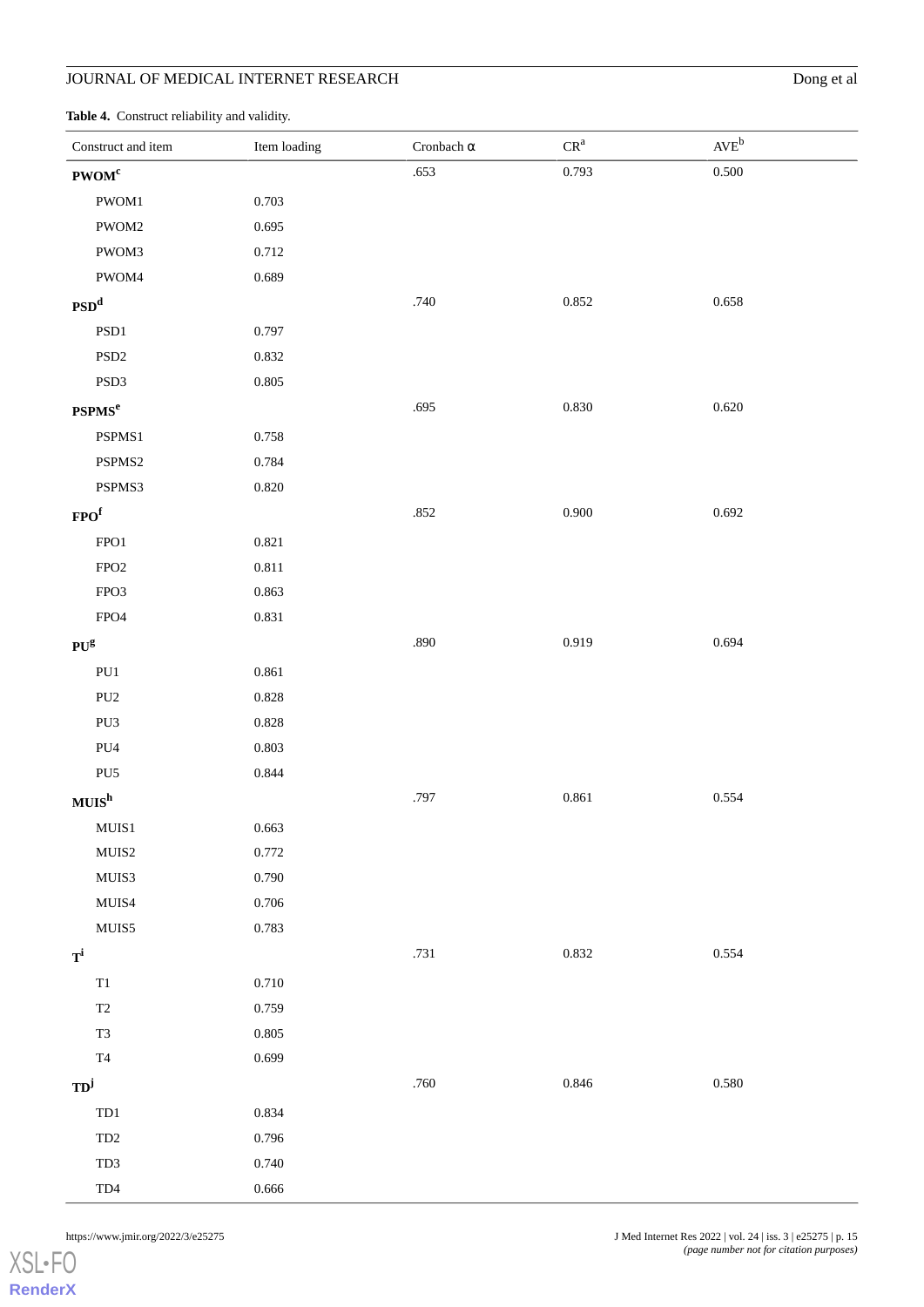<sup>a</sup>CR: composite reliability.

<sup>b</sup>AVE: average variance extracted.

c PWOM: perceived web-based word-of-mouth information about physicians.

<sup>d</sup>PSD: perceived information scarcity about the diseases.

ePSPMS: perceived information scarcity about the physicians' medical services.

f FPO: fears of physician's opportunism.

<sup>g</sup>PU: patients' uncertainty about physicians.

h<sub>MUIS</sub>: patients' uncertainty about diseases.

<sup>i</sup>T: patients' trust.

<sup>j</sup>TD: trust tendency.

As shown in [Table 5,](#page-15-0) we also tested the discriminant validity of the measurement model. The square root of the AVE (ie, italicized number on the diagonal line) for each factor in the table is larger than the correlation coefficient between the factor

and other factors, so this measurement model has good discriminant validity [\[76\]](#page-22-0). Therefore, all the reflective constructs of this measurement model have good reliability and validity.

<span id="page-15-0"></span>Table 5. Discriminant validity analysis<sup>a</sup>.

| Construct    | $IQ^b$                     | PU <sup>c</sup> | <b>PSPMS</b> <sup>d</sup> | PWOM <sup>e</sup> | $T^{f}$  | FPO <sup>g</sup> | MUIS <sup>h</sup> | PSD <sup>1</sup> |
|--------------|----------------------------|-----------------|---------------------------|-------------------|----------|------------------|-------------------|------------------|
| IQ           | $\overline{\phantom{a}}^j$ |                 |                           |                   |          |                  |                   |                  |
| PU           | $-0.323$                   | 0.833           |                           |                   |          |                  |                   |                  |
| <b>PSPMS</b> | $-0.506$                   | 0.258           | 0.788                     |                   |          |                  |                   |                  |
| <b>PWOM</b>  | 0.405                      | $-0.336$        | $-0.511$                  | 0.700             |          |                  |                   |                  |
| T            | 0.379                      | $-0.539$        | $-0.473$                  | 0.532             | 0.744    |                  |                   |                  |
| <b>FPO</b>   | $-0.154$                   | 0.711           | 0.118                     | $-0.268$          | $-0.380$ | 0.832            |                   |                  |
| <b>MUIS</b>  | $-0.365$                   | 0.678           | 0.301                     | $-0.279$          | $-0.497$ | 0.507            | 0.744             |                  |
| <b>PSD</b>   | $-0.588$                   | 0.255           | 0.487                     | $-0.273$          | $-0.334$ | 0.068            | 0.296             | 0.811            |

<sup>a</sup>The italicized values represent the square root of the average variance extracted for each construct.

<sup>b</sup>IQ: web-based health information quality.

<sup>c</sup>PU: patients' uncertainty about the physician.

<sup>d</sup>PSPMS: perceived information scarcity about the physicians' medical services.

e PWOM: perceived web-based word-of-mouth information about physicians.

 $<sup>f</sup>T$ : patients' trust in the physician.</sup>

<sup>g</sup>FPO: fears of physician's opportunism.

h<sub>MUIS</sub>: patients' uncertainty about diseases.

<sup>i</sup>PSD: perceived information scarcity about the diseases.

<sup>j</sup>Not applicable.

### **Construct Model and Results**

We used PLS to test the hypotheses of this model and the Bootstrap method to test the significance of path coefficients [[77\]](#page-22-1). The results are shown in [Figure 2](#page-16-0), and the path coefficients and T values are shown in [Table 6.](#page-16-1) The control variables were also included in the model as predictors of the finally dependent variable (ie, patients' uncertainty about the diseases). From [Figure 2](#page-16-0), the  $R^2$  of this model for patients' uncertainty in diseases is 0.515. Both the disease- and physician-related uncertainty mitigators have significant effects on the uncertainty

antecedents. Specifically, web-based health information quality can reduce patients' perceived information scarcity about diseases (β=−.588; *P*<.001), supporting H1. Patients'perceived web-based word-of-mouth information about physicians can reduce patients' perceived information scarcity about the physician's medical service (β=−.511; *P*<.001) and fears of physicians' opportunism (β=−.268; *P*<.001), thus supporting H2 and H3. Patients' perceived web-based word-of-mouth of physicians also increases patients'trust in the visited physician (β=.318; *P*<.001), supporting H6.

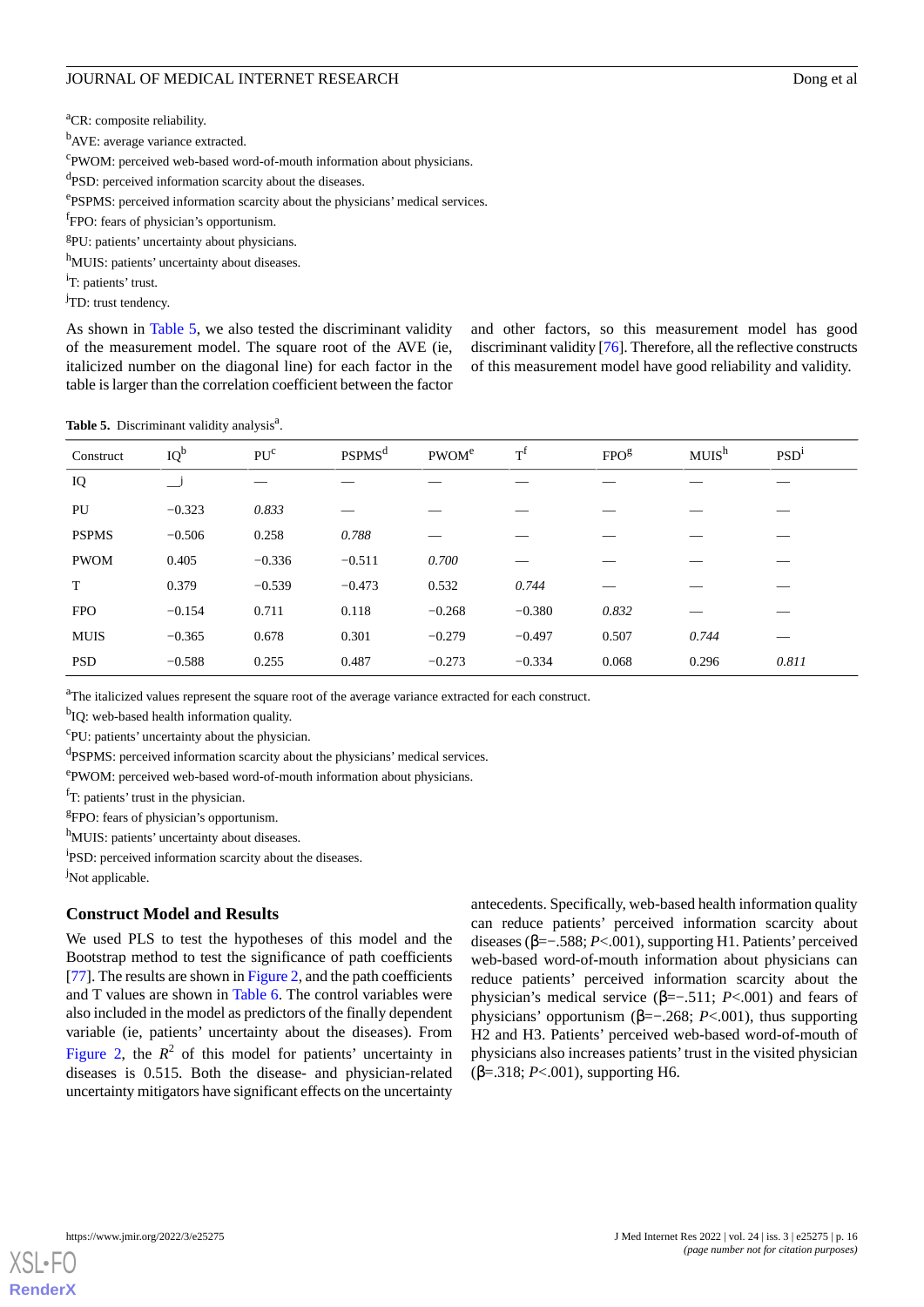<span id="page-16-0"></span>**Figure 2.** Structural equation model results. H: hypothesis.



#### <span id="page-16-1"></span>**Table 6.** Hypotheses test results.

| Hypothesis     | Path                         | Path coefficient (SD) | $P$ value | Result                                                                  |
|----------------|------------------------------|-----------------------|-----------|-------------------------------------------------------------------------|
| H1             | $IQ^a \rightarrow PSD$       | $-.588(0.035)$        | < 0.001   | Supported                                                               |
| H <sub>2</sub> | $PWOM^b \rightarrow PSPMS^c$ | $-.511(0.045)$        | < 0.001   | Supported                                                               |
| H <sub>3</sub> | $PWOM \rightarrow FPOd$      | $-.268(0.048)$        | < 0.001   | Supported                                                               |
| H4             | $PSPMS \rightarrow T^e$      | $-.279(0.062)$        | < 0.001   | Supported                                                               |
| H <sub>5</sub> | $FPO \rightarrow T$          | $-.262(0.050)$        | < 0.001   | Supported                                                               |
| H6             | $PWOM \rightarrow T$         | .318(0.068)           | < 0.001   | Supported                                                               |
| H7             | $PSD^f \rightarrow MUIS^g$   | .111(0.045)           | .02       | Supported                                                               |
| H8             | $PSPMS \rightarrow PU^h$     | .051(0.045)           | .22       | Rejected but fully mediated by patients' trust in the physician         |
| H9             | $T\rightarrow P U$           | $-.288(0.043)$        | < 0.001   | Supported                                                               |
| H10            | $FPO \rightarrow PU$         | .596(0.047)           | < 0.001   | Supported and partially mediated by patients' trust in the<br>physician |
| H11            | $PU \rightarrow MUIS$        | .587(0.043)           | < 0.001   | Supported                                                               |

<sup>a</sup>IQ: web-based health information quality.

<sup>b</sup>PWOM: perceived web-based word-of-mouth information of the physician.

c PSPMS: perceived information scarcity about the physicians' medical services.

<sup>d</sup>FPO: fears of physician's opportunism.

<sup>e</sup>T: patients' trust in the physician.

<sup>f</sup>PSD: perceived information scarcity about the diseases.

<sup>g</sup>MUIS: patients' uncertainty about diseases.

h<sub>PU</sub>: patients' uncertainty about the physician.

Patients' perceived information scarcity about the physician's medical service reduces their trust in the visited physician (β=−.279; *P*<.001), supporting H4. Fear of physicians' opportunism reduces patients' trust in the visited physician (β=−.262; *P*<.001), supporting H5. Patients' perceived information scarcity about the diseases increases patients'

uncertainty in diseases  $(\beta = .111; P = .02)$ , supporting H7. However, patients' perceived information scarcity about physicians' medical services has no significant influence on patients' uncertainty in the visited physician (β=.051; *P*=.22), thus rejecting H8. Patients' trust in the visited physician can reduce patients' uncertainty in the visited physician  $(\beta=-.288;$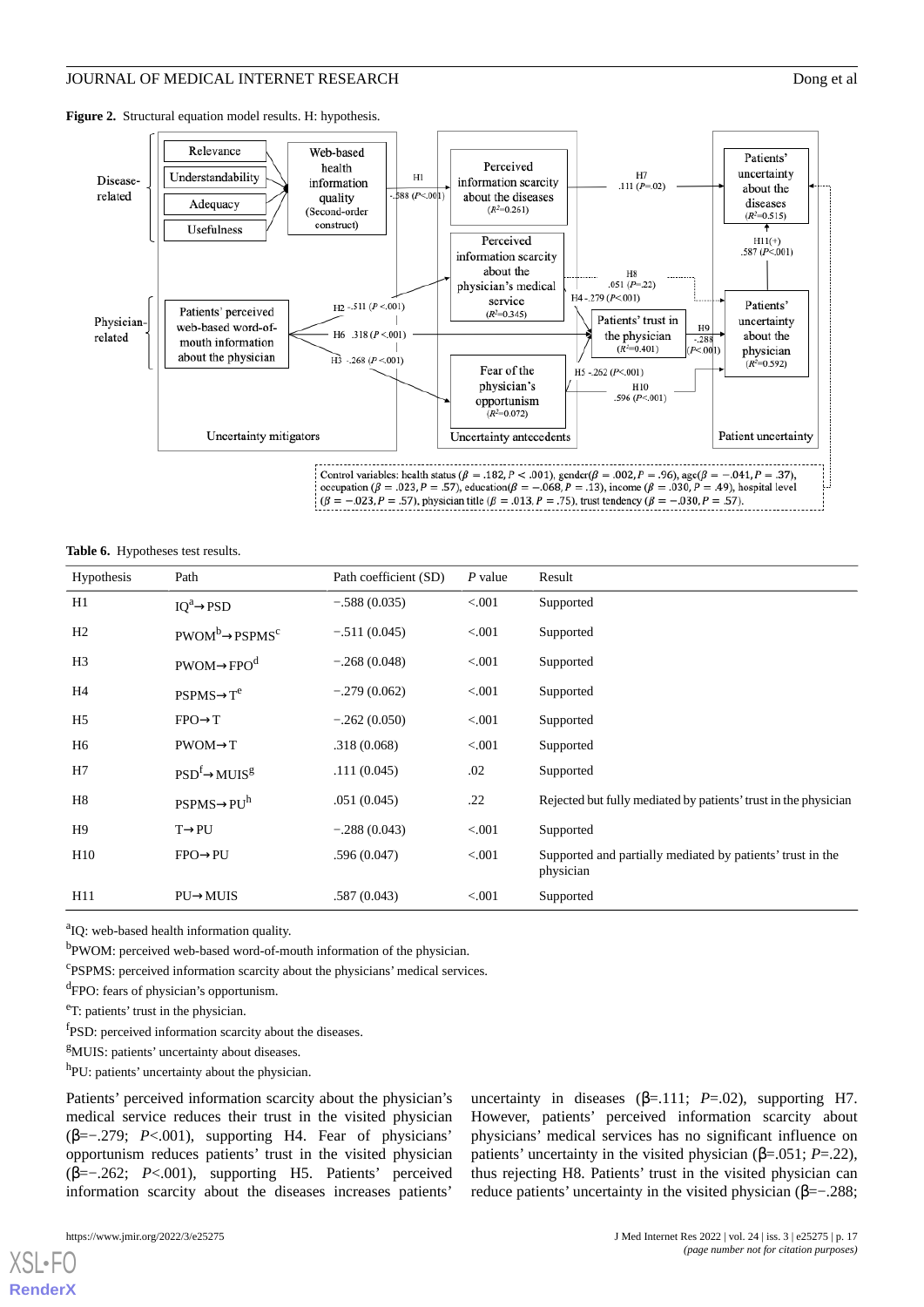### JOURNAL OF MEDICAL INTERNET RESEARCH DOURNAL OF MEDICAL INTERNET RESEARCH

*P*<.001), supporting H9. Fear of physicians' opportunism has the most significant positive effect to increase patients' uncertainty about the physician ( $β = .596$ ; *P*<.001), supporting H10. Finally, uncertainty about the visited physician can increase patients' uncertainty in diseases (β=.587; *P*<.001), supporting H11.

Besides respondents' perception about their health status, other control variables have no significant influence on the model. Health status has a significantly negative impact on the model, which means that compared with patients who feel their health status is poor, patients who feel they are healthy perceive a higher level of uncertainty about the diseases.

To further explore the possible explanation of the rejection of H8, we conducted the Sobel test [[78,](#page-22-2)[79\]](#page-22-3) to investigate the mediation role of trust in the relationship between the uncertainty antecedents and patients' uncertainty about the physician. From the results in [Table 7,](#page-17-0) after introducing patients' trust in their physicians, the relationship between patients' perceived information scarcity about physicians and their uncertainty about the physicians becomes nonsignificant, indicating that patients' trust in their physicians fully mediates the relationship of H8; therefore, the direct relationship of H8 is rejected, and only when more information can increase patients' trust, their uncertainty about physicians can be reduced. Moreover, increasing physicians' medical service information can be effective in reducing patients' uncertainty about their physicians. The relationship between patients' fear of the physician's opportunism and their uncertainty about the physician is still significant, indicating patients' trust in their physicians partially mediates the relationship of H10. The Sobel test statistics [\[80](#page-22-4)] are also significant, which further confirms that patients' trust in their physicians plays the role of mediation.

<span id="page-17-0"></span>**Table 7.** The Sobel test of the mediating effect of patients' trust in the physician.

| Hypothesis and path                          | Path coefficient (SD) | Sobel test statistic | $P$ value |
|----------------------------------------------|-----------------------|----------------------|-----------|
| Hypothesis 8 <sup>a</sup>                    | $N/A^b$               | 6.5734               | < 0.001   |
| $\mathbf{PSPMS}^c \rightarrow \mathbf{PU}^d$ |                       |                      |           |
| Without mediator                             | .120(0.054)           | N/A                  | .02       |
| With mediator                                | $-.055(0.052)$        | N/A                  | .29       |
| $PSPMS \rightarrow T^e$                      | $-.476(0.053)$        | N/A                  | < 0.001   |
| $T\rightarrow P U$                           | $-.492(0.051)$        | N/A                  | < 0.001   |
| Hypothesis 10 <sup>f</sup>                   | N/A                   | 5.2280               | < 0.001   |
| $FPOg\rightarrow PU$                         |                       |                      |           |
| Without mediator                             | .656(0.040)           | N/A                  | < 0.001   |
| With mediator                                | .579(0.047)           | N/A                  | < 0.001   |
| $FPO \rightarrow T$                          | $-.380(0.047)$        | N/A                  | < 0.001   |
| $T\rightarrow P U$                           | $-.281(0.041)$        | N/A                  | < 0.001   |

<sup>a</sup>Fully mediated.

<sup>b</sup>N/A: not applicable.

c PSPMS: perceived information scarcity about the physicians' medical services.

<sup>d</sup>PU: patients' uncertainty about the physician.

<sup>e</sup>T: patients' trust in the physician.

f<sub>Partially mediated.</sub>

<sup>g</sup>FPO: fears of physician's opportunism.

### *Discussion*

### **Principal Findings**

This study investigated the mechanism of how web-based health information search behavior reduces patients' uncertainty. Our empirical test results supported most of our hypotheses, except H8. Patients' perceived web-based word-of-mouth information about physicians and the quality of web-based health information can effectively reduce patients' uncertainty about diseases and physicians. The uncertainty reduction effect is achieved by affecting the antecedent factors of patients' uncertainty, including patients' fears of physicians' opportunism,

patients' perceived information scarcity, and patients' trust, which are all the traits of principal-agent relationship.

Specifically, the higher the possibility of the physician's opportunism and information scarcity perceived by patients, the greater their uncertainty. Among the antecedents of patient uncertainty, patients' fear of physicians' opportunism has the most significant impact on patients' uncertainty about physicians. By segmenting patients' uncertainty, this research discussed the relationship between patients' uncertainty about the diseases and patients' uncertainty about physicians. The results show that patients' uncertainty about physicians has a

```
XSI - F(RenderX
```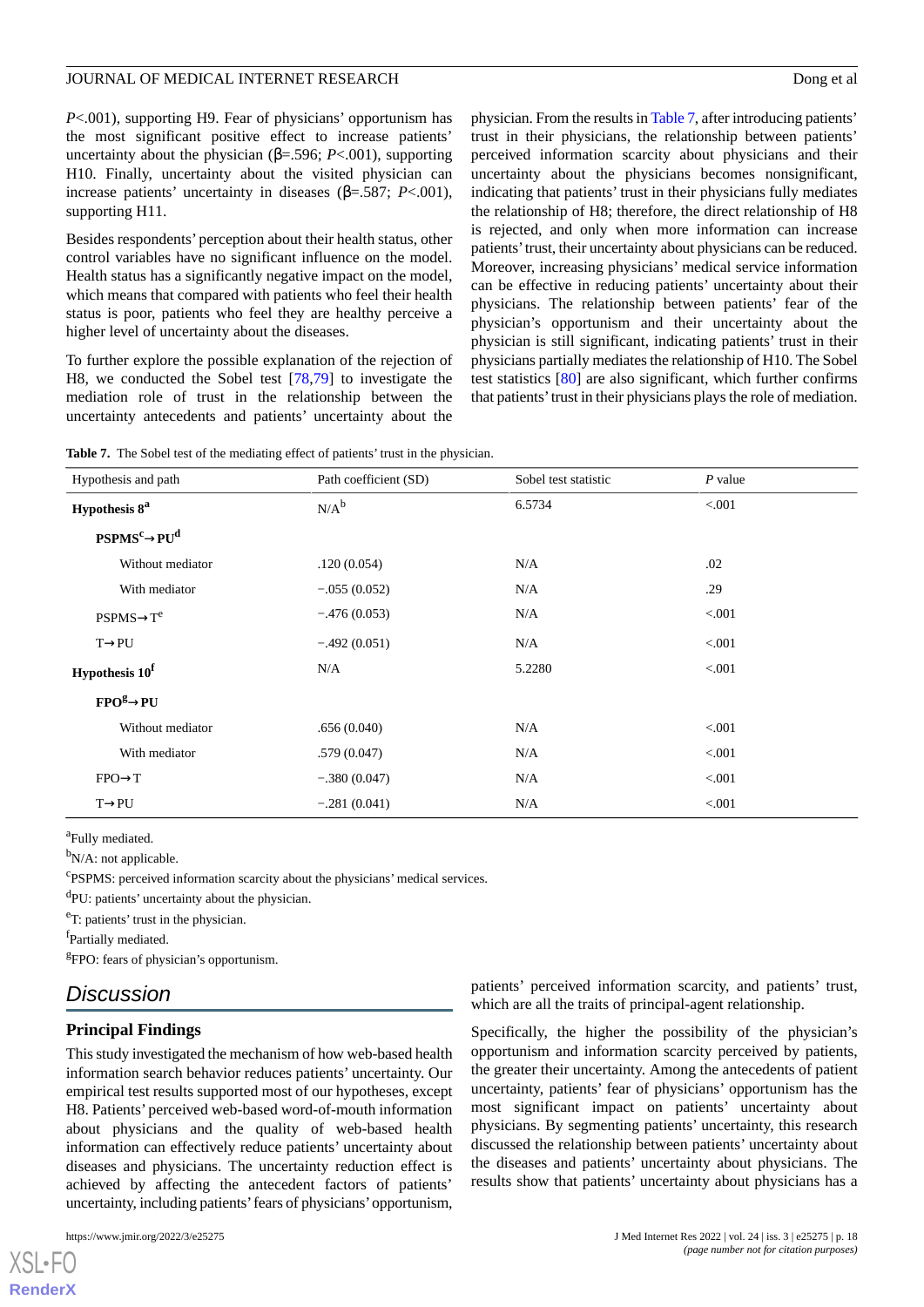significant positive impact on patients' uncertainty about diseases.

In addition, this study also demonstrated the significant role of patients' trust in physicians. Patients' perceived web-based word-of-mouth information about physicians can enhance patients' trust in physicians. Patients' having more information and less fear of physicians' opportunistic behaviors also increases patients' trust. However, from the result of the mediation test, only when the information can increase patients' trust in their physicians, patients' uncertainty about physicians can be reduced; thus, increasing physicians' medical service information can be effective in reducing patients' uncertainty about their physicians. Patients' trust in their physicians fully mediates the relationship between their perception of information scarcity about the physicians' medical service and their uncertainty about their physicians.

### **Theoretical Contributions**

First, on the basis the principal-agent theory and from the perspective of reducing patient uncertainty, this study is the first to explore the influence mechanism of web-based disease-related information quality and web-based word-of-mouth information received by patients on patients' uncertainty. It is to be noted that information can reduce uncertainty, but the mechanism of how information reduces uncertainty is not clear. Therefore, we propose our *uncertainty mitigators–uncertainty antecedents–uncertainty* framework to explore the mechanism. On the basis of the URT, web-based information quality and web-based word-of-mouth information of physicians effectively reduce the antecedents of patients' uncertainty, including perceived information scarcity, fears of physicians' opportunism, and trust. Thus, patients' uncertainty about the disease and the physician are reduced.

Second, this study enriches the literature on patients'uncertainty by classifying patients' uncertainties into patients' uncertainty about the diseases and patients' uncertainty about their physicians. Following the classification of consumers' uncertainty about sellers and products by Dimoka et al [\[15](#page-19-12)], we also found that patients' uncertainty about diseases and physicians should be distinguished. In particular, we explored the role of patients' uncertainty about physicians, which has been rarely studied in the existing literature. Reducing patients' uncertainty about their physicians can further reduce their uncertainty about diseases.

Third, this study emphasizes the significant role of patients' trust. As an important factor in principal-agent relationships, trust is the most valuable aspect [\[43\]](#page-20-22). We also found that without trust, just increasing patients'information does not help reduce their uncertainty about their physicians. This result further supports the fact that building trust is crucial to address the principal–agent problem.

### **Practical Contributions**

First, this study found that the better the web-based word-of-mouth information of a physician and information quality obtained by patients, the better the reduction in patients' uncertainty. Therefore, for physicians in the internet era, attention should be paid to the role of web-based health information. More authoritative, more reliable, and higher-quality web-based platforms should be provided to meet patients'demands for health information. In addition, physicians should encourage offline patients to participate in web-based word-of-mouth evaluations, maintain their own web-based word-of-mouth information, and provide more information about their services to potential patients [\[81](#page-22-5)]. Web-based word-of-mouth information can reach a wider audience and has a greater impact than offline word-of-mouth information. Web-based word-of-mouth information can effectively nudge physicians to improve their service quality and help patients acquire relevant information about physicians, thereby reducing patients' uncertainty [[39\]](#page-20-18).

Second, from the full mediator role of trust, web-based information is effective only when this information can help build patients' trust in their physicians. This suggests that web-based platforms that provide information (ie, web-based word-of-mouth information about physicians) should strictly check the quality of the information. More importantly, platforms can provide some cues to inform patients that the information is trustworthy, such as third-party certifications and guarantees. Only when patients can trust their physicians through this information can it help reduce their uncertainties.

### **Limitations and Future Directions**

First, as for the sample composition, there are 3 prerequisites for this study. Only those who might have a certain disease and had seen the physicians offline within the past 3 months, read the web-based word-of-mouth information about physicians, and engaged in web-based disease information search behaviors were eligible, which resulted in a large overrepresentation of younger people in our sample. More than 90.5% (305/337) of our respondents were aged <40 years, so the sample had possible self-selection bias and a bias of young age. Second, regarding the collection time of data, the research data were collected in May 2020 after the COVID-19 epidemic in China. The external validity of the results may be jeopardized. Then, this study only considered the influence mechanism of web-based word-of-mouth information about physicians on offline patients' trust. Future studies can further consider the situation of web-based health consultation and investigate the possible differences in web-based health information on the physician-patient relationship in different channels. Moreover, because the focus of this study is the information about diseases and physicians, the respondents' health status is controlled, and the result shows that respondents' perception of their health status influences their uncertainty. Future studies can further discuss and explain the effect of health status. Finally, the study data were cross-sectional subjective data, which were provided by the same subjects at the same time, and future studies can use longitudinal analysis or experiments to better test the causal relationships in the model.

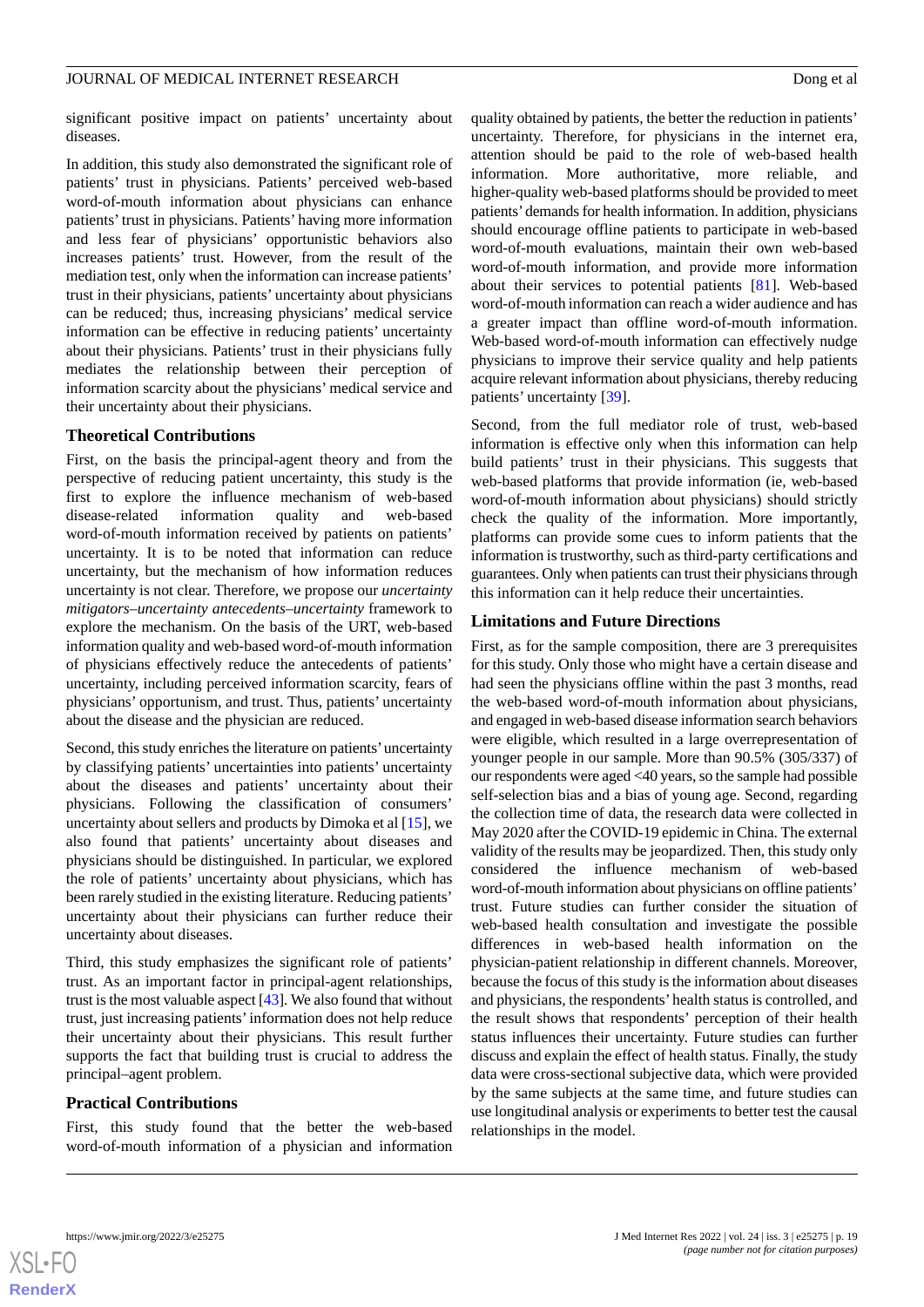### **Acknowledgments**

This work was supported by a grant from the National Natural Science Foundation of China (grants 71771219 and 72071213).

### **Conflicts of Interest**

<span id="page-19-20"></span>None declared.

### **Multimedia Appendix 1**

The procedure and results of common method variance. [[DOCX File , 425 KB-Multimedia Appendix 1\]](https://jmir.org/api/download?alt_name=jmir_v24i3e25275_app1.docx&filename=4582bd855558020a6d9c5840614239a7.docx)

### <span id="page-19-0"></span>**References**

- <span id="page-19-1"></span>1. Siering M, Jan M. Credence goods and online product reviews: an exploration of the product type concept in the social commerce era. In: Proceedings of the Nineteenth Americas Conference on Information Systems. 2013 Presented at: Proceedings of the Nineteenth Americas Conference on Information Systems; Aug 15-17, 2013; Chicago, Illinois.
- <span id="page-19-2"></span>2. Ngamvichaikit A, Beise-Zee R. Customer preference for decision authority in credence services. Managing Service Q 2014 May 6;24(3):274-229. [doi: [10.1108/msq-03-2013-0033](http://dx.doi.org/10.1108/msq-03-2013-0033)]
- <span id="page-19-18"></span>3. Mishel MH. Uncertainty in illness. Image J Nurs Sch 1988;20(4):225-232. [doi: [10.1111/j.1547-5069.1988.tb00082.x\]](http://dx.doi.org/10.1111/j.1547-5069.1988.tb00082.x) [Medline: [3203947\]](http://www.ncbi.nlm.nih.gov/entrez/query.fcgi?cmd=Retrieve&db=PubMed&list_uids=3203947&dopt=Abstract)
- <span id="page-19-19"></span><span id="page-19-3"></span>4. Mishel MH. Perceived uncertainty and stress in illness. Res Nurs Health 1984 Sep;7(3):163-171. [doi: [10.1002/nur.4770070304](http://dx.doi.org/10.1002/nur.4770070304)] [Medline: [6567948\]](http://www.ncbi.nlm.nih.gov/entrez/query.fcgi?cmd=Retrieve&db=PubMed&list_uids=6567948&dopt=Abstract)
- <span id="page-19-4"></span>5. Neville KL. Uncertainty in illness. An integrative review. Orthop Nurs 2003;22(3):206-214. [doi: [10.1097/00006416-200305000-00009](http://dx.doi.org/10.1097/00006416-200305000-00009)] [Medline: [12803150](http://www.ncbi.nlm.nih.gov/entrez/query.fcgi?cmd=Retrieve&db=PubMed&list_uids=12803150&dopt=Abstract)]
- <span id="page-19-5"></span>6. Mishel M, Braden C. Finding meaning: antecedents of uncertainty in illness. Nursing Res 1988 Mar;37(2):98-103. [doi: [10.1097/00006199-198803000-00009](http://dx.doi.org/10.1097/00006199-198803000-00009)]
- 7. Kirmani A, Rao A. No pain, no gain: a critical review of the literature on signaling unobservable product quality. J Mark 2018 Oct 10;64(2):66-79. [doi: [10.1509/jmkg.64.2.66.18000\]](http://dx.doi.org/10.1509/jmkg.64.2.66.18000)
- <span id="page-19-7"></span><span id="page-19-6"></span>8. Benjamins J, Haveman-Nies A, Gunnink M, Goudkuil A, de Vet E. How the use of a patient-accessible health record contributes to patient-centered care: scoping review. J Med Internet Res 2021 Jan 11;23(1):e17655 [\[FREE Full text\]](https://www.jmir.org/2021/1/e17655/) [doi: [10.2196/17655\]](http://dx.doi.org/10.2196/17655) [Medline: [33427683\]](http://www.ncbi.nlm.nih.gov/entrez/query.fcgi?cmd=Retrieve&db=PubMed&list_uids=33427683&dopt=Abstract)
- <span id="page-19-8"></span>9. Mesko B, Győrffy Z. The rise of the empowered physician in the digital health era: viewpoint. J Med Internet Res 2019 Mar 26;21(3):e12490 [\[FREE Full text\]](https://www.jmir.org/2019/3/e12490/) [doi: [10.2196/12490](http://dx.doi.org/10.2196/12490)] [Medline: [30912758\]](http://www.ncbi.nlm.nih.gov/entrez/query.fcgi?cmd=Retrieve&db=PubMed&list_uids=30912758&dopt=Abstract)
- <span id="page-19-9"></span>10. Jacobson P. Empowering the physician-patient relationship: the effect of the Internet. Partnership 2007 May 29;2(1):1-13. [doi: [10.21083/partnership.v2i1.244\]](http://dx.doi.org/10.21083/partnership.v2i1.244)
- <span id="page-19-10"></span>11. Wong D, Cheung MK. Online health information seeking and eHealth literacy among patients attending a primary care clinic in Hong Kong: a cross-sectional survey. J Med Internet Res 2019 Mar 27;21(3):e10831 [\[FREE Full text\]](https://www.jmir.org/2019/3/e10831/) [doi: [10.2196/10831\]](http://dx.doi.org/10.2196/10831) [Medline: [30916666\]](http://www.ncbi.nlm.nih.gov/entrez/query.fcgi?cmd=Retrieve&db=PubMed&list_uids=30916666&dopt=Abstract)
- <span id="page-19-11"></span>12. Hedges L, Couey C. How patients use online reviews. Software Advice. URL: [https://resourceshub.wpengine.com/resources/](https://resourceshub.wpengine.com/resources/how-patients-use-online-reviews/) [how-patients-use-online-reviews/](https://resourceshub.wpengine.com/resources/how-patients-use-online-reviews/) [accessed 2022-02-07]
- <span id="page-19-12"></span>13. Sbaffi L, Walton J, Blenkinsopp J, Walton G. Information overload in emergency medicine physicians: a multisite case study exploring the causes, impact, and solutions in four north England national health service trusts. J Med Internet Res 2020 Jul 27;22(7):e19126 [[FREE Full text](https://www.jmir.org/2020/7/e19126/)] [doi: [10.2196/19126\]](http://dx.doi.org/10.2196/19126) [Medline: [32716313](http://www.ncbi.nlm.nih.gov/entrez/query.fcgi?cmd=Retrieve&db=PubMed&list_uids=32716313&dopt=Abstract)]
- <span id="page-19-14"></span><span id="page-19-13"></span>14. Zhang H, Zhang R, Lu X, Zhu X. Impact of personal trust tendency on patient compliance based on internet health information seeking. Telemed J E Health 2020 Mar;26(3):294-303. [doi: [10.1089/tmj.2018.0296\]](http://dx.doi.org/10.1089/tmj.2018.0296) [Medline: [31045486](http://www.ncbi.nlm.nih.gov/entrez/query.fcgi?cmd=Retrieve&db=PubMed&list_uids=31045486&dopt=Abstract)]
- <span id="page-19-15"></span>15. Dimoka A, Hong Y, Pavlou PA. On product uncertainty in online markets: theory and evidence. MIS Quarterly 2012 Jun;36(2):395-426. [doi: [10.2307/41703461\]](http://dx.doi.org/10.2307/41703461)
- <span id="page-19-16"></span>16. Eisenhardt K. Agency theory: an assessment and review. Acad Manag Rev 1989 Jan 1;14(1):57-74. [doi: [10.5465/amr.1989.4279003\]](http://dx.doi.org/10.5465/amr.1989.4279003)
- <span id="page-19-17"></span>17. Akerlof GA. The market for "lemons": quality uncertainty and the market mechanism. Uncertainty Econ 1978:235,237-235,251. [doi: [10.1016/B978-0-12-214850-7.50022-X](http://dx.doi.org/10.1016/B978-0-12-214850-7.50022-X)]
- 18. Rothschild M, Stiglitz J. Equilibrium in competitive insurance markets: an essay on the economics of imperfect information. Quarterly J Econ 1976 Nov;90(4):629-649. [doi: [10.2307/1885326\]](http://dx.doi.org/10.2307/1885326)
- 19. Scott A, Vick S. Patients, doctors and contracts: an application of principal-agent theory to the doctor-patient relationship. Scottish J Political Economy 1999 May;46(2):111-134. [doi: [10.1111/1467-9485.00124](http://dx.doi.org/10.1111/1467-9485.00124)]
- 20. Langer A, Schröder-Bäck P, Brink A, Eurich J. The agency problem and medical acting: an example of applying economic theory to medical ethics. Med Health Care Philos 2009 Mar;12(1):99-108. [doi: [10.1007/s11019-008-9138-y\]](http://dx.doi.org/10.1007/s11019-008-9138-y) [Medline: [18470634](http://www.ncbi.nlm.nih.gov/entrez/query.fcgi?cmd=Retrieve&db=PubMed&list_uids=18470634&dopt=Abstract)]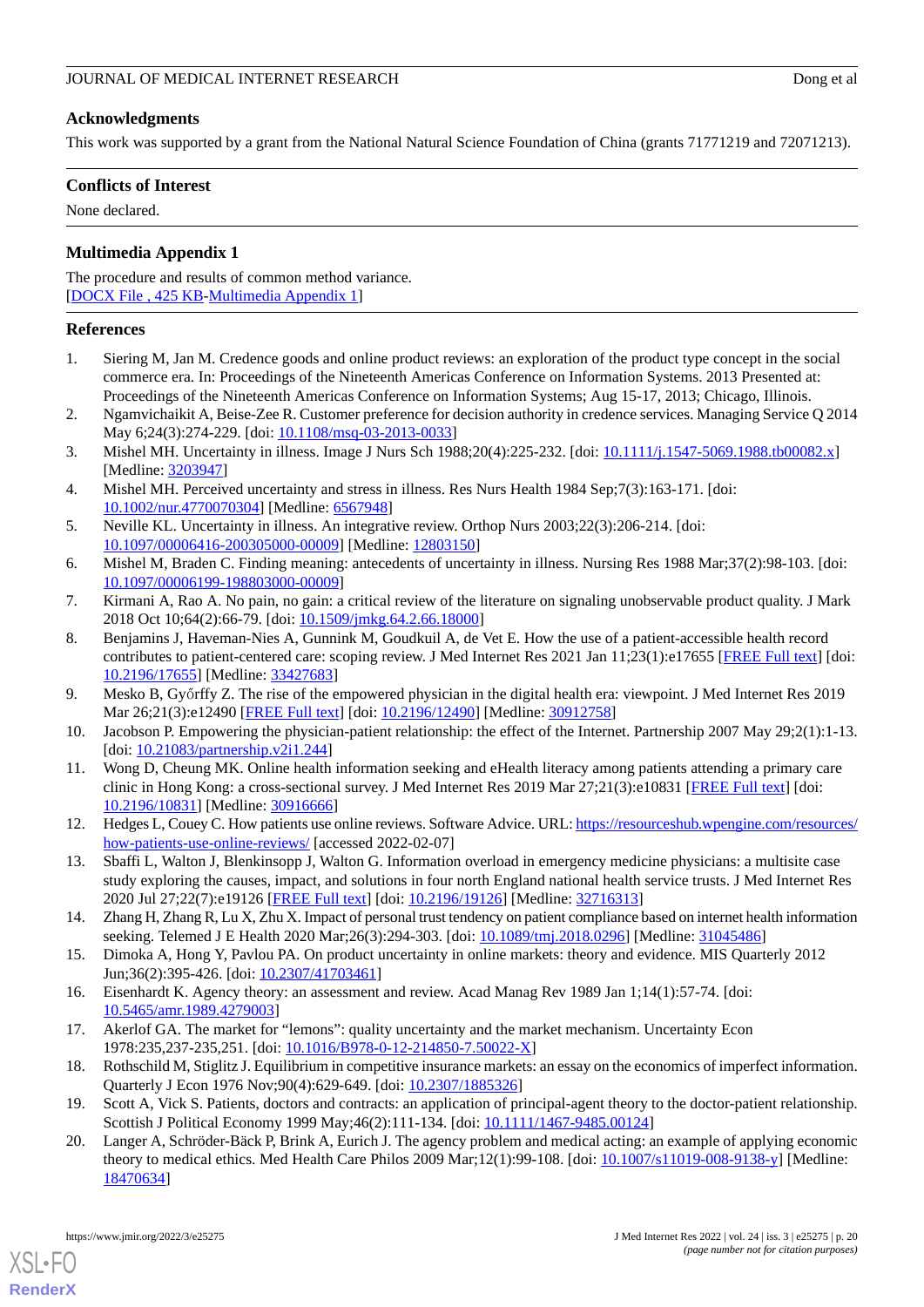### JOURNAL OF MEDICAL INTERNET RESEARCH DOUGLASS AND DONG ET al. (2012) Dong et al.

- <span id="page-20-0"></span>21. Blomqvist A. The doctor as double agent: information asymmetry, health insurance, and medical care. J Health Econ 1991 Jan;10(4):411-432. [doi: [10.1016/0167-6296\(91\)90023-g](http://dx.doi.org/10.1016/0167-6296(91)90023-g)]
- <span id="page-20-2"></span><span id="page-20-1"></span>22. Suri R, Kohli C, Monroe KB. The effects of perceived scarcity on consumers' processing of price information. J Acad Mark Sci 2007 Feb 23;35(1):89-100. [doi: [10.1007/s11747-006-0008-y](http://dx.doi.org/10.1007/s11747-006-0008-y)]
- <span id="page-20-3"></span>23. Wells JD, Valacich JS, Hess TJ. What signal are you sending? How website quality influences perceptions of product quality and purchase intentions. MIS Quarterly 2011;35(2):373-396. [doi: [10.2307/23044048\]](http://dx.doi.org/10.2307/23044048)
- <span id="page-20-4"></span>24. Pavlou PA, Liang H, Xue Y. Understanding and mitigating uncertainty in online exchange relationships: a principal-agent perspective. MIS Quarterly 2007;31(1):105-136. [doi: [10.2307/25148783\]](http://dx.doi.org/10.2307/25148783)
- <span id="page-20-5"></span>25. Kohli R, Kettinger WJ. Informating the clan: controlling physicians' costs and outcomes. MIS Quarterly 2004;28(3):363-394. [doi: [10.2307/25148644](http://dx.doi.org/10.2307/25148644)]
- <span id="page-20-6"></span>26. Skinner H, Biscope S, Poland B, Goldberg E. How adolescents use technology for health information: implications for health professionals from focus group studies. J Med Internet Res 2003 Dec 18;5(4):e32 [\[FREE Full text\]](https://www.jmir.org/2003/4/e32/) [doi: [10.2196/jmir.5.4.e32\]](http://dx.doi.org/10.2196/jmir.5.4.e32) [Medline: [14713660\]](http://www.ncbi.nlm.nih.gov/entrez/query.fcgi?cmd=Retrieve&db=PubMed&list_uids=14713660&dopt=Abstract)
- <span id="page-20-7"></span>27. Zahedi FM, Song J. Dynamics of trust revision: using health infomediaries. J Manag Inf Syst 2014 Dec 08;24(4):225-248. [doi: [10.2753/mis0742-1222240409\]](http://dx.doi.org/10.2753/mis0742-1222240409)
- <span id="page-20-8"></span>28. Qahri-Saremi H, Montazemi AR. Factors affecting the adoption of an electronic word of mouth message: a meta-analysis. J Manag Inf Syst 2019 Aug 04;36(3):969-1001. [doi: [10.1080/07421222.2019.1628936](http://dx.doi.org/10.1080/07421222.2019.1628936)]
- <span id="page-20-9"></span>29. Manes E, Tchetchik A. The role of electronic word of mouth in reducing information asymmetry: an empirical investigation of online hotel booking. J Business Res 2018 Apr;85:185-196. [doi: [10.1016/j.jbusres.2017.12.019\]](http://dx.doi.org/10.1016/j.jbusres.2017.12.019)
- <span id="page-20-10"></span>30. Wang X, Guo J, Wu Y, Liu N. Emotion as signal of product quality. Internet Res 2019 Oct 22;30(2):463-485. [doi: [10.1108/intr-09-2018-0415\]](http://dx.doi.org/10.1108/intr-09-2018-0415)
- <span id="page-20-12"></span><span id="page-20-11"></span>31. Zhou W, Duan W. An empirical study of how third-party websites influence the feedback mechanism between online Word-of-Mouth and retail sales. Decision Support Syst 2015 Aug;76:14-23. [doi: [10.1016/j.dss.2015.03.010\]](http://dx.doi.org/10.1016/j.dss.2015.03.010)
- <span id="page-20-13"></span>32. Gao G, Greenwood BN, Agarwal R, McCullough JS. Vocal minority and silent majority: how do online ratings reflect population perceptions of quality? MIS Q 2015 Mar 3;39(3):565-589. [doi: [10.25300/misq/2015/39.3.03\]](http://dx.doi.org/10.25300/misq/2015/39.3.03)
- <span id="page-20-14"></span>33. Jones K, Leonard LN. Factors influencing buyer's trust in consumer-to-consumer e commmerce. J Comput Inf Syst 2015 Dec 10;54(4):71-79. [doi: [10.1080/08874417.2014.11645724](http://dx.doi.org/10.1080/08874417.2014.11645724)]
- <span id="page-20-15"></span>34. Hu Y, Zhang Z. Patient education - A route to improved patient experience in Chinese hospitals? Patient Educ Couns 2015 Jun 23. [doi: [10.1016/j.pec.2015.06.015](http://dx.doi.org/10.1016/j.pec.2015.06.015)] [Medline: [26162956](http://www.ncbi.nlm.nih.gov/entrez/query.fcgi?cmd=Retrieve&db=PubMed&list_uids=26162956&dopt=Abstract)]
- <span id="page-20-16"></span>35. Huang S, Xia C, Wang D, Tan J. Unpopular perspective of doctor-patient relationship: study on doctors' opportunistic behavior. Chinese Med Ethics 2017;30(9):1094,1097-1094,1121.
- 36. He AJ. The doctor-patient relationship, defensive medicine and overprescription in Chinese public hospitals: evidence from a cross-sectional survey in Shenzhen city. Soc Sci Med 2014 Dec;123:64-71. [doi: [10.1016/j.socscimed.2014.10.055](http://dx.doi.org/10.1016/j.socscimed.2014.10.055)] [Medline: [25462606](http://www.ncbi.nlm.nih.gov/entrez/query.fcgi?cmd=Retrieve&db=PubMed&list_uids=25462606&dopt=Abstract)]
- <span id="page-20-18"></span><span id="page-20-17"></span>37. Tang L, Guan M. Rise of health consumerism in China and its effects on physicians' professional identity and the physician-patient relationship and communication. Health Commun 2018 May;33(5):636-642. [doi: [10.1080/10410236.2017.1290015\]](http://dx.doi.org/10.1080/10410236.2017.1290015) [Medline: [28281791\]](http://www.ncbi.nlm.nih.gov/entrez/query.fcgi?cmd=Retrieve&db=PubMed&list_uids=28281791&dopt=Abstract)
- <span id="page-20-19"></span>38. Leisen B, Hyman MR. Antecedents and consequences of trust in a service provider. J Business Res 2004 Sep;57(9):990-999. [doi: [10.1016/s0148-2963\(02\)00343-0](http://dx.doi.org/10.1016/s0148-2963(02)00343-0)]
- <span id="page-20-20"></span>39. Bates DW, Gawande AA. The impact of the internet on quality measurement. Health Aff (Millwood) 2000;19(6):104-114. [doi: [10.1377/hlthaff.19.6.104](http://dx.doi.org/10.1377/hlthaff.19.6.104)] [Medline: [11192393\]](http://www.ncbi.nlm.nih.gov/entrez/query.fcgi?cmd=Retrieve&db=PubMed&list_uids=11192393&dopt=Abstract)
- <span id="page-20-21"></span>40. Pauwels K, Aksehirli Z, Lackman A. Like the ad or the brand? Marketing stimulates different electronic word-of-mouth content to drive online and offline performance. Int J Res Market 2016 Sep;33(3):639-655. [doi: [10.1016/j.ijresmar.2016.01.005\]](http://dx.doi.org/10.1016/j.ijresmar.2016.01.005)
- <span id="page-20-23"></span><span id="page-20-22"></span>41. Lee V. Transparency and trust — online patient reviews of physicians. N Engl J Med 2017 Jan 19;376(3):197-199. [doi: [10.1056/nejmp1610136\]](http://dx.doi.org/10.1056/nejmp1610136)
- <span id="page-20-24"></span>42. Gao G, Greenwood BN, Agarwal R, McCullough JS. Vocal minority and silent majority: how do online ratings reflect population perceptions of quality? MIS Q 2015 Mar 3;39(3):565-589. [doi: [10.25300/misq/2015/39.3.03\]](http://dx.doi.org/10.25300/misq/2015/39.3.03)
- <span id="page-20-26"></span><span id="page-20-25"></span>43. Mayer RC, Davis JH, Schoorman FD. An integrative model of organizational trust. Acad Manag Rev 1995 Jul;20(3):709-734. [doi: [10.5465/amr.1995.9508080335](http://dx.doi.org/10.5465/amr.1995.9508080335)]
- 44. Lewis JD, Weigert A. Trust as a social reality. Social Forces 1985 Jun;63(4):967-985. [doi: [10.2307/2578601](http://dx.doi.org/10.2307/2578601)]
- 45. Liang H, Laosethakul K, Lloyd SJ, Xue Y. Information systems and health care-I: trust, uncertainty, and online prescription filling. Commun Assoc Inf Syst 2005;15:41-60. [doi: [10.17705/1cais.01502\]](http://dx.doi.org/10.17705/1cais.01502)
- 46. Cummings L. The organizational trust inventory (OTI): development and validation. In: Trust in Organizations: Frontiers of Theory and Research. Thousand Oaks, California: SAGE Publications; 1996.
- 47. Mohd Kassim N, Kader Mohammed Ahmed Abdulla A. The influence of attraction on internet banking: an extension to the trust - relationship commitment model. Intl J Bank Marketing 2006 Oct;24(6):424-442. [doi: [10.1108/02652320610701744\]](http://dx.doi.org/10.1108/02652320610701744)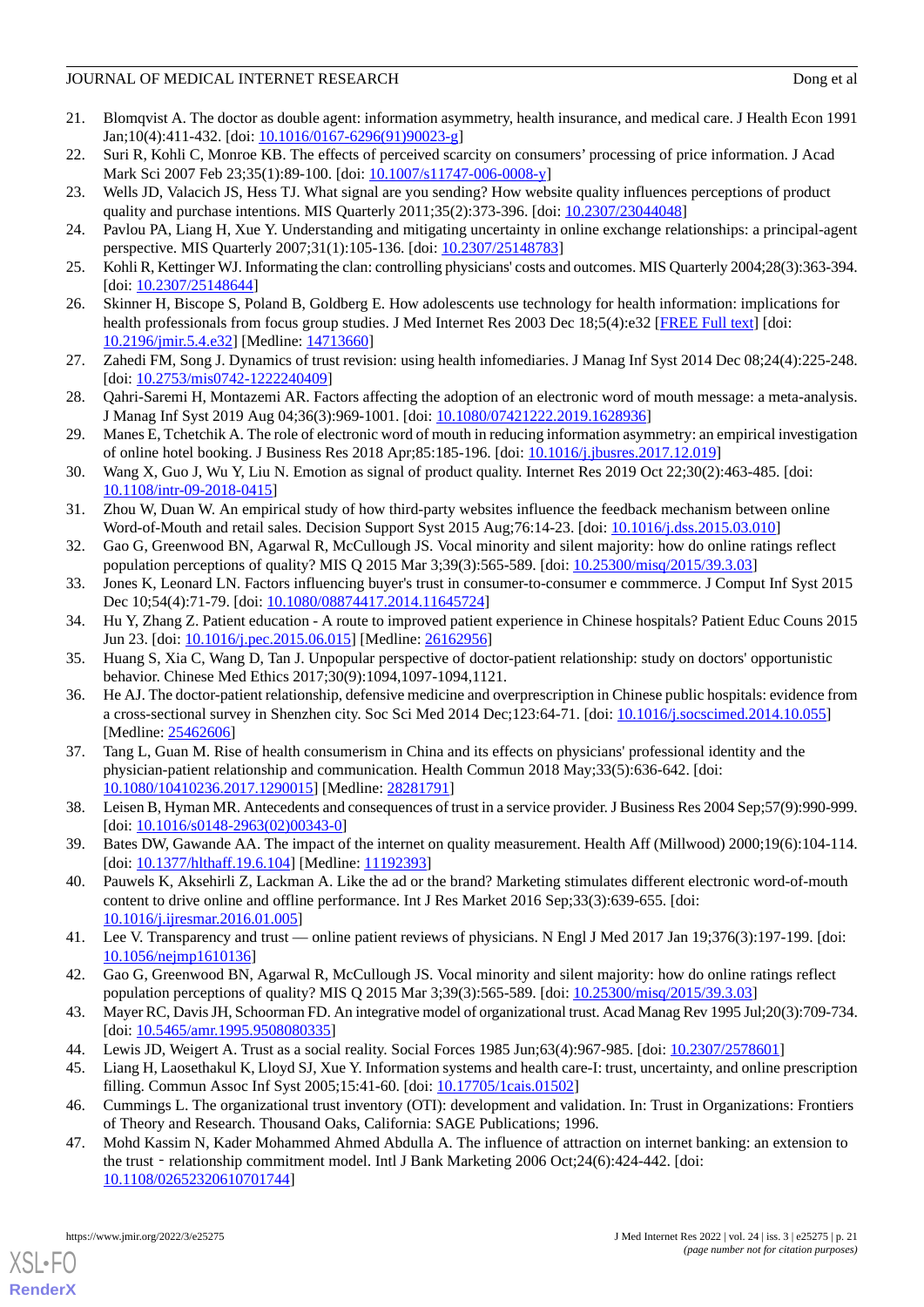### JOURNAL OF MEDICAL INTERNET RESEARCH DOUGLASS AND DONG ET al. (2012) Dong et al.

- <span id="page-21-0"></span>48. Zhou W, Duan W. Do professional reviews affect online user choices through user reviews? An empirical study. J Manag Inf Syst 2016 Jun 17;33(1):202-228. [doi: [10.1080/07421222.2016.1172460\]](http://dx.doi.org/10.1080/07421222.2016.1172460)
- <span id="page-21-1"></span>49. Ye Q, Law R, Gu B, Chen W. The influence of user-generated content on traveler behavior: an empirical investigation on the effects of e-word-of-mouth to hotel online bookings. Comput Human Behav 2011 Mar;27(2):634-639. [doi: [10.1016/j.chb.2010.04.014\]](http://dx.doi.org/10.1016/j.chb.2010.04.014)
- <span id="page-21-3"></span><span id="page-21-2"></span>50. Han X, Qu J, Zhang T. Exploring the impact of review valence, disease risk, and trust on patient choice based on online physician reviews. Telematics Informatics 2019 Dec;45:101276. [doi: [10.1016/j.tele.2019.101276\]](http://dx.doi.org/10.1016/j.tele.2019.101276)
- <span id="page-21-4"></span>51. Lu W, Wu H. How online reviews and services affect physician outpatient visits: content analysis of evidence from two online health care communities. JMIR Med Inform 2019 Dec 02;7(4):e16185 [[FREE Full text](https://medinform.jmir.org/2019/4/e16185/)] [doi: [10.2196/16185\]](http://dx.doi.org/10.2196/16185) [Medline: [31789597](http://www.ncbi.nlm.nih.gov/entrez/query.fcgi?cmd=Retrieve&db=PubMed&list_uids=31789597&dopt=Abstract)]
- <span id="page-21-5"></span>52. Srivastava SC, Chandra S. Social presence in virtual world collaboration: an uncertainty reduction perspective using a mixed methods approach. MIS Q 2018 Mar 3;42(3):779-803. [doi: [10.25300/misq/2018/11914\]](http://dx.doi.org/10.25300/misq/2018/11914)
- <span id="page-21-6"></span>53. Venkatesh V, Thong JY, Chan FK, Hu PJ. Managing citizens' uncertainty in e-government services: the mediating and moderating roles of transparency and trust. Inf Syst Res 2016 Mar;27(1):87-111. [doi: [10.1287/isre.2015.0612\]](http://dx.doi.org/10.1287/isre.2015.0612)
- <span id="page-21-7"></span>54. Ogden J, Fuks K, Gardner M, Johnson S, McLean M, Martin P, et al. Doctors expressions of uncertainty and patient confidence. Patient Educ Counseling 2002 Oct;48(2):171-176. [doi: [10.1016/s0738-3991\(02\)00020-4\]](http://dx.doi.org/10.1016/s0738-3991(02)00020-4)
- <span id="page-21-8"></span>55. Zhang Y. Uncertainty in illness: theory review, application, and extension. Oncol Nurs Forum 2017 Nov 1;44(6):645-649. [doi: [10.1188/17.onf.645-649\]](http://dx.doi.org/10.1188/17.onf.645-649)
- <span id="page-21-10"></span><span id="page-21-9"></span>56. Yoon P. An agency theory perspective on physician interactions with the pharmaceutical industry. Acad Manag Annual Meeting Proc 2004 Aug;2004(1):D1-D6. [doi: [10.5465/ambpp.2004.13863045\]](http://dx.doi.org/10.5465/ambpp.2004.13863045)
- <span id="page-21-11"></span>57. Multivariate Data Analysis (4th Ed.): With Readings. United States: Prentice-Hall, Inc; 1995.
- <span id="page-21-12"></span>58. Lewis BR, Templeton GF, Byrd TA. A methodology for construct development in MIS research. Eur J Inf Syst 2017 Dec 19;14(4):388-400. [doi: [10.1057/palgrave.ejis.3000552\]](http://dx.doi.org/10.1057/palgrave.ejis.3000552)
- 59. Zahedi F, Song J. Dynamics of trust revision: using health infomediaries. J Manag Inf Syst 2014 Dec 08;24(4):225-248. [doi: [10.2753/mis0742-1222240409\]](http://dx.doi.org/10.2753/mis0742-1222240409)
- <span id="page-21-14"></span><span id="page-21-13"></span>60. Collins CJ, Stevens CK. The relationship between early recruitment-related activities and the application decisions of new labor-market entrants: a brand equity approach to recruitment. J Appl Psychol 2002 Dec;87(6):1121-1133. [doi: [10.1037/0021-9010.87.6.1121\]](http://dx.doi.org/10.1037/0021-9010.87.6.1121) [Medline: [12558218](http://www.ncbi.nlm.nih.gov/entrez/query.fcgi?cmd=Retrieve&db=PubMed&list_uids=12558218&dopt=Abstract)]
- <span id="page-21-15"></span>61. McKnight DH, Choudhury V, Kacmar C. Developing and validating trust measures for e-commerce: an integrative typology. Inf Syst Res 2002 Sep;13(3):334-359. [doi: [10.1287/isre.13.3.334.81](http://dx.doi.org/10.1287/isre.13.3.334.81)]
- <span id="page-21-16"></span>62. Zhou Y, Kankanhalli A, Yang Z, Lei J. Expectations of patient-centred care: investigating IS-related and other antecedents. Inf Manag 2017 Jul;54(5):583-598. [doi: [10.1016/j.im.2016.11.009\]](http://dx.doi.org/10.1016/j.im.2016.11.009)
- <span id="page-21-17"></span>63. Torkzadeh G, Dhillon G. Measuring factors that influence the success of internet commerce. Inf Syst Res 2002 Jun;13(2):187-204. [doi: [10.1287/isre.13.2.187.87](http://dx.doi.org/10.1287/isre.13.2.187.87)]
- <span id="page-21-18"></span>64. Kim DJ, Ferrin DL, Rao HR. A trust-based consumer decision-making model in electronic commerce: the role of trust, perceived risk, and their antecedents. Decision Support Syst 2008 Jan;44(2):544-564. [doi: [10.1016/j.dss.2007.07.001\]](http://dx.doi.org/10.1016/j.dss.2007.07.001)
- <span id="page-21-19"></span>65. Guo S, Guo X, Fang Y, Vogel D. How doctors gain social and economic returns in online health-care communities: a professional capital perspective. J Manag Inf Syst 2017 Aug 17;34(2):487-519. [doi: [10.1080/07421222.2017.1334480](http://dx.doi.org/10.1080/07421222.2017.1334480)]
- <span id="page-21-20"></span>66. Urbach N, Ahlemann F. Structural equation modeling in information systems research using partial least squares. J Inf Technol Theory Application 2010 Jun;11(2):5-40.
- <span id="page-21-21"></span>67. Podsakoff PM, MacKenzie SB, Lee J, Podsakoff NP. Common method biases in behavioral research: a critical review of the literature and recommended remedies. J Appl Psychol 2003 Oct;88(5):879-903. [doi: [10.1037/0021-9010.88.5.879](http://dx.doi.org/10.1037/0021-9010.88.5.879)] [Medline: [14516251](http://www.ncbi.nlm.nih.gov/entrez/query.fcgi?cmd=Retrieve&db=PubMed&list_uids=14516251&dopt=Abstract)]
- <span id="page-21-23"></span><span id="page-21-22"></span>68. Podsakoff PM, Organ DW. Self-reports in organizational research: problems and prospects. J Manag 2016 Sep 04;12(4):531-544. [doi: [10.1177/014920638601200408\]](http://dx.doi.org/10.1177/014920638601200408)
- <span id="page-21-24"></span>69. Liang H, Saraf N, Hu Q, Xue Y. Assimilation of enterprise systems: the effect of institutional pressures and the mediating role of top management. MIS Q 2007;31(1):59-87. [doi: [10.2307/25148781](http://dx.doi.org/10.2307/25148781)]
- <span id="page-21-25"></span>70. Williams LJ, Edwards JR, Vandenberg RJ. Recent advances in causal modeling methods for organizational and management research. J Manag 2003 Dec 01;29(6):903-936. [doi: [10.1016/s0149-2063\\_03\\_00084-9](http://dx.doi.org/10.1016/s0149-2063_03_00084-9)]
- <span id="page-21-26"></span>71. Wetzels M, Odekerken-Schröder G, van Oppen C. Using PLS path modeling for assessing hierarchical construct models: guidelines and empirical illustration. MIS Q 2009;33(1):177-195. [doi: [10.2307/20650284\]](http://dx.doi.org/10.2307/20650284)
- <span id="page-21-27"></span>72. Hair JF, Ringle CM, Sarstedt M. PLS-SEM: indeed a silver bullet. J Market Theory Pract 2014 Dec 08;19(2):139-152. [doi: [10.2753/mtp1069-6679190202](http://dx.doi.org/10.2753/mtp1069-6679190202)]
- 73. Straub D, Gefen D. Validation guidelines for IS positivist research. Commun Assoc Inf Syst 2004;13:380-427. [doi: [10.17705/1cais.01324\]](http://dx.doi.org/10.17705/1cais.01324)
- 74. Werts C, Linn R, Jöreskog K. Intraclass reliability estimates: testing structural assumptions. Educ Psychol Measur 2016 Jul 02;34(1):25-33. [doi: [10.1177/001316447403400104\]](http://dx.doi.org/10.1177/001316447403400104)
- 75. Bernstein I, Nunnally J. The assessment of reliability. Psychometric Theory 1994:248-292.